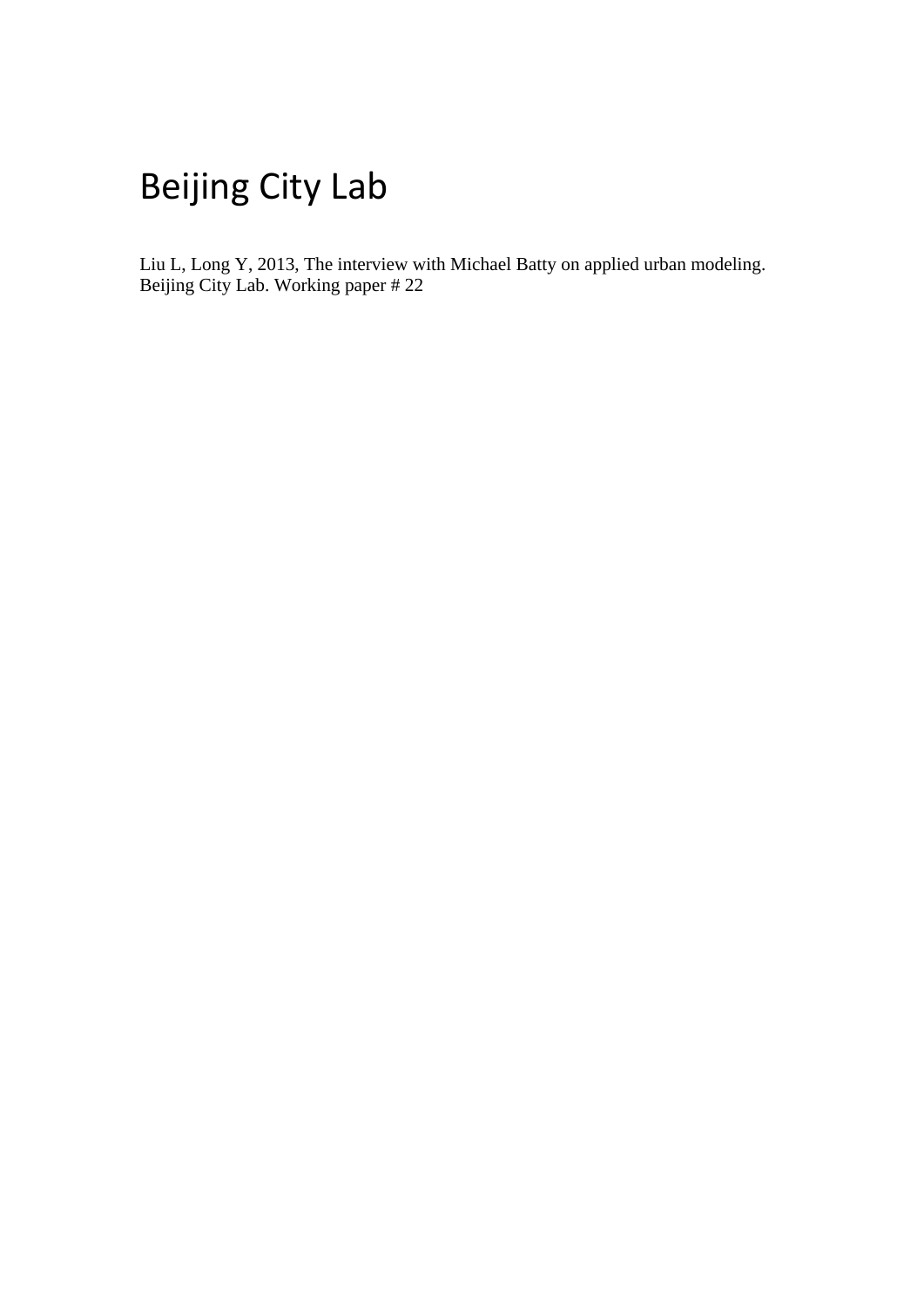## **I=Interviewer B=Mike Batty**

**I: Your new book is titled as the "new" science of cities. Which "old" science is it compared with? Can we put it this way, that the academia has made a substantial amount of achievements in urban complexity and network research to give impetus to a "new science"?** 您的新书题为"城市'新'科学",这个"新"科学是与什么"旧"科学相对应的?我们是否可以这样 认为,学术界在城市复杂性研究方面已经取得了相当多的成果,以催生一门"新"的科学?

B: It's a good question. One thing which I say in the book is that there is not just one new science. There are many new sciences of the city. And the reason why I call it "the new science" is because many of the techniques and tools are relatively new, compared to the older science. The older science was related to urban economics, social physics, central place theory, transportation-type theory, etc. In other words, the old science was what was loosely called "regional science". And it was based on much more static and cross-sectional view of cities, which takes city as a system; while the newer science is based on the idea of evolving cities and complexity theory. To some extent, a way of talking about the new science is to say all of the new tools and techniques, which have come over the last twenty to twenty-five years, are related to complexity theory. So there are many different dimensions in which we can characterize the new science, such as disaggregation, bottom-up thinking, and evolution and so on.

这是一个好问题。我在书中也提到,并非只存在一门关于城市的新科学,而是存在多门这样 的科学。我称其为"新科学"的原因在于,这门科学所使用的技术和工具是相对较新的。"老" 的城市科学是指城市经济学、社会物理学、中心地理论,以及与交通相关的理论等。换句话 说,"老"的城市科学可被粗略的称为"区域科学",它更多的是基于静态的、截面的、系 统论的视角。而新科学则是基于演进的、复杂科学的视角。从某种意义上说,我们可以这样 描述这门新科学——利用了过去 20 至 25 年内发展出来的新技术和新工具,基于复杂性理论 的城市科学。其实,我们可以从许多不同角度来定义"新科学",比如离散性、"自下而上" 的思想、演进的视角等。

The answer to the second question is "yes". The urban complexity theory, network science are two main areas that have pushed into the new ways of looking at the city. I think one of the key things is the idea of networks and flows. It is really changing the emphasis on location. It is not that location is not important, of course it is important, but networks and flows are particularly important in this particular new science, and also the dynamics of change.

第二个问题的答案是肯定的。城市复杂性理论和网络科学是主要两个研究城市的新视角。特 别是"网络"和"流动"的思想尤为关键,这一思想正在改变城市科学对于"区位"的强调。 "区位"并非不重要,它的确很重要,但在这门新科学中"网络"、"流动"以及"动态变化" 更为重要。

**I: You highlighted flows, interaction and network. Generally what CASA has done and meanwhile is expecting to do in this new science highlighted field?**

您在新书中强调了"流动"、"互动"、"网络"这几个概念,您能否介绍一下您所领导的 UCL 大学高级空间分析中心(CASA)在这一"新科学"的重点领域做了哪些工作,并将展开 哪些研究?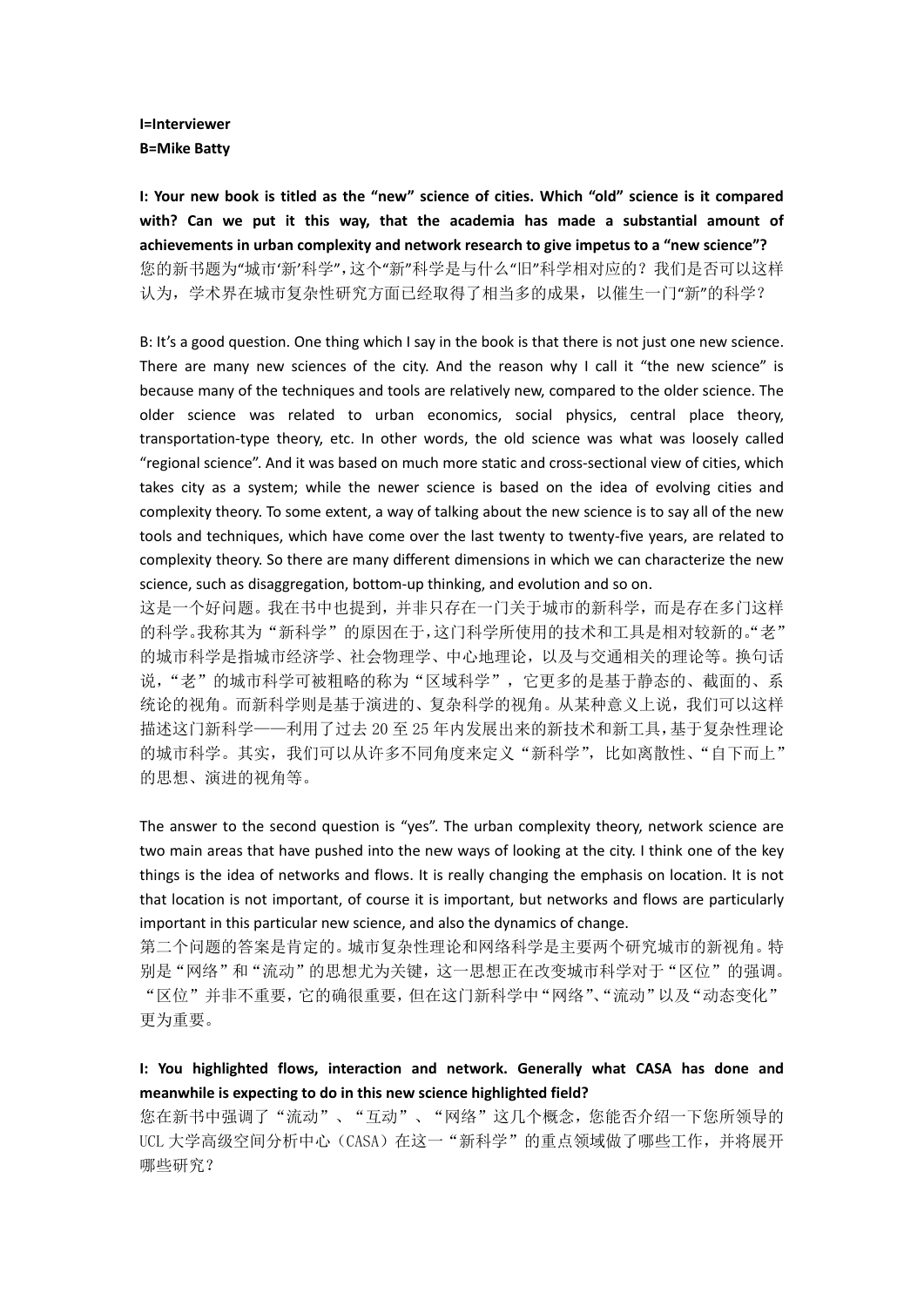B: We group in CASA are exploring a lot of interesting ideas and methods which relate to, on the one hand, the morphology of cities, the shape and size of cities, and also the idea of connectivity in cities, the network. Those two things are important to us. We are also quite interested in scaling in city size. Another part of CASA, which I have less to do with but is consistent with our general approach, is what Alan Wilson is doing with dynamics, sort of short-term dynamics where you have bifurcations and perturbations. So you have static models of the city, which could be put into a dynamic framework and then generate rapid change, such as emergent things like shopping centers. These models represent more of the old science, but the dynamics of them represent more of the new science.

CASA 中我所带领的研究组在城市形态和城市网络方面提出了很多有趣的想法和研究方法, 比如城市规模的测度。由 Alan Wilson 教授领导的另一个研究组开展了许多城市动态演变方 面的研究,比如受到扰动后的短期动态变化。因此,CASA 既研究城市静态模型,也可将这 些模型置于城市动态演变的研究框架内模拟城市短期变迁,比如购物中心的出现等。这些模 型是分散的、片段式的。它们更偏向于"老"的城市科学,但它们的动态性使它们具备了一 定的"新科学"色彩。

**I: From AUM (Applied Urban Modelling) conferences held in the previous several years, there were two model groups, one the top-down macro models like MEPLAN and the other bottom-up micro models like UrbanSim. Would it be more appropriate to combine the both types in one integration? Say, the macro model is responsible for estimating zonal scale simulation results, which are further used by micro model to "allocate" them in a bottom-up means.** 

从过去几年中召开的"应用型城市模型会议"中可以看到,目前存在两大类城市模型,一类 是 MEPLAN 等"自上而下"的宏观模型,一类是 UrbanSim 等"自下而上"的微观模型,我们 是否有可能在建模中将这二者相结合呢?比如,将宏观模型用于生成区块尺度的模拟结果, 将微观模型用于"分配"上述结果。

B: In some senses, most of the models in the applied models conference come from the "top-down", even UrbanSim. But as these models got more detailed, they moved into disaggregation. So you can see in the development of urban modelling that people began fifty years ago with aggregate models, and then began to disaggregate populations and introduce a little bit of dynamics into these static models. And then in parallel with these models, there is a new view of transportation behavior which is reflected in economics in discrete choice models, or so-called disaggregate demand models. And from those comes the idea of highly-disaggregate agent-based models of the transportation systems, where individual travelers are modeled individually in this sense. So the trend is the breaking-down of populations which perhaps in some of the regional models like MEPLAN have been in zones of 3000-4000 households. So there is a consistent line of development from top-down to bottom-up. For example, the UrbanSim models were a little bit more aggregate twenty years ago when Paul Waddell began those models. In the transportation domain you get this disaggregation of models from aggregate trip distribution into travel demand models and then into household activity models, where individual activity patterns are modelled. For example, the TRANSIMS and MATSim models are transport models that model individual's trip-making decisions during the day. And those models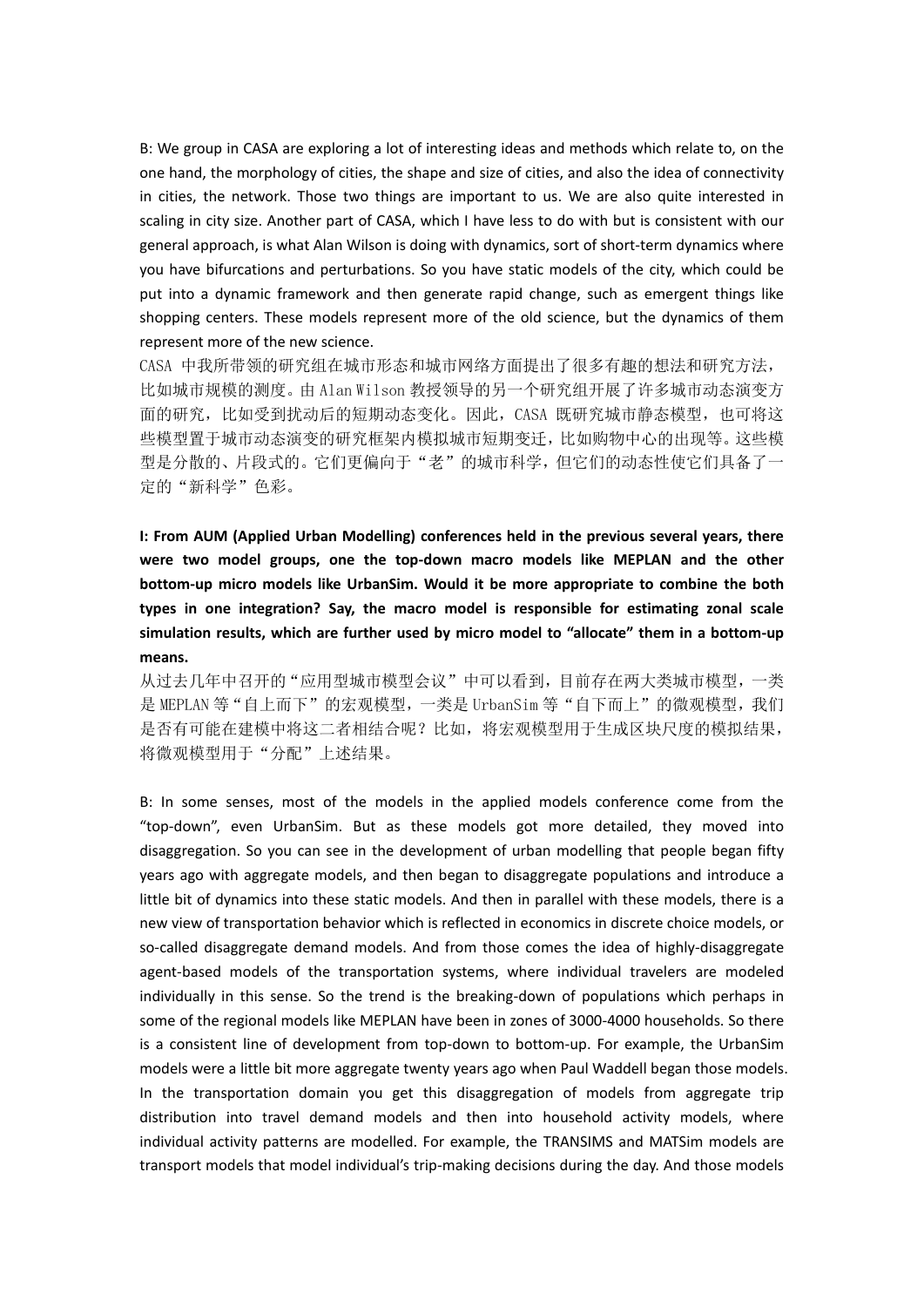are truly agent-based and bottom-up. Now most of models in the applied models' field tend to interface with the transport models. In other words, the transport models used to be built inside of the aggregate models, but no longer are they built so. For example, the UrbanSim model interfaces with a transport model. It could be any kind of transport model as long as it generates trips. And the Marcial Echenique models, the original MEPLAN models, did the same except that the transport models were built by MEPLAN as well, but the travel demand has been separated out to some extent in these models.

从某种意义上讲,绝大多数应用型城市模型都是"自上而下"的, UrbanSim 模型也是如此。 但是,随着这些模型的细化,它们开始逐渐解体。从城市模型的发展历程中也可以看到,50 年前,人们最早构建的城市模型是集聚模型(aggregate model),此后,人们开始将模型中 的人口进行细分,并在静态模型中引入动态成分。与此同时,交通行为研究也从经济学中引 入了离散选择模型(discrete choice model), 或称为分解需求模型(disaggregate demand model), 从中又产生了高度分解的多主体模型(agent-based model), 在这类模型中每个出 行者都被单独模拟,而 MEPLAN 模型等区域模型则可能是将 3000 至 4000 个家庭作为一个 整体进行模拟。所以说,城市模型的发展趋势在于不断细分人口,由"自上而下"向"自下而 上"发展, 比如, 20 年前当 Paul Waddell 创建 UrbanSim 系列模型时, 它们比现在要更加"集 聚"。交通模型的发展历程也呈现出相似的分解趋势——从总体出行分布(aggregate trip distribution)到出行需求模型(travel demand model)再到如今的家庭活动模型(household activity model),后者是对每个个体的活动模式进行模拟。例如,TRANSIMS 模型、MATSim 模型都是对个体在一天中的出行决策进行模拟,属于"自下而上"的多主体模型。

Now there is another cluster of models, which emerged not from this particular tradition, but from GIS. They are land development models, for example SLEUTH model, which are more micro. These models are again quite different in some senses that they don't deal with transportation behavior and they mainly deal with land development. They are not as widely applied in practice. There are some of them like Metronamica, the Dutch one, which do interface with travel demand models, etc. And there is the general cluster of agent-based models, of which there are not many that have been developed specifically for urban systems.

现今还存在一类模型,它们并非以上述方式演化而来,而是起源于地理信息系统(GIS)。它 们是基于微观的土地发展模型(land development model),比如 SLEUTH 模型。这类模型与 上述模型有很大不同,它们并不模拟交通行为,而是主要针对于土地发展,其中也有部分模 型如荷兰的 Metronamica 模型是与交通需求模型等交通模型相交互。但这类模型的实际应用 并不广泛。此外,还存在一类广义的多主体模型,但其中专门为城市系统开发的模型尚不多。

There are one or two which don't really take the applied urban modelling view point. They don't really rely on that. They are built quite separately from the bottom-up perspective, although they do tend to have aspects in them that are similar in part to the various aggregate and disaggregate models like MEPLAN. Examples of these models are not easy to specify. There are some examples in Tokyo. They tend not to have recognizable names or acronyms like MEPLAN or SLEUTH. They are just one-off. Models like MEPLAN, SLEUTH, Metronamica, or UrbanSim have probably been applied in several places. These are based on more widely used model software packages, but there are quite a lot of models out there which are just one-off. So they are more difficult to characterize, to classify. You can see that they have got bits of different models in them. There are quite a lot of those models around.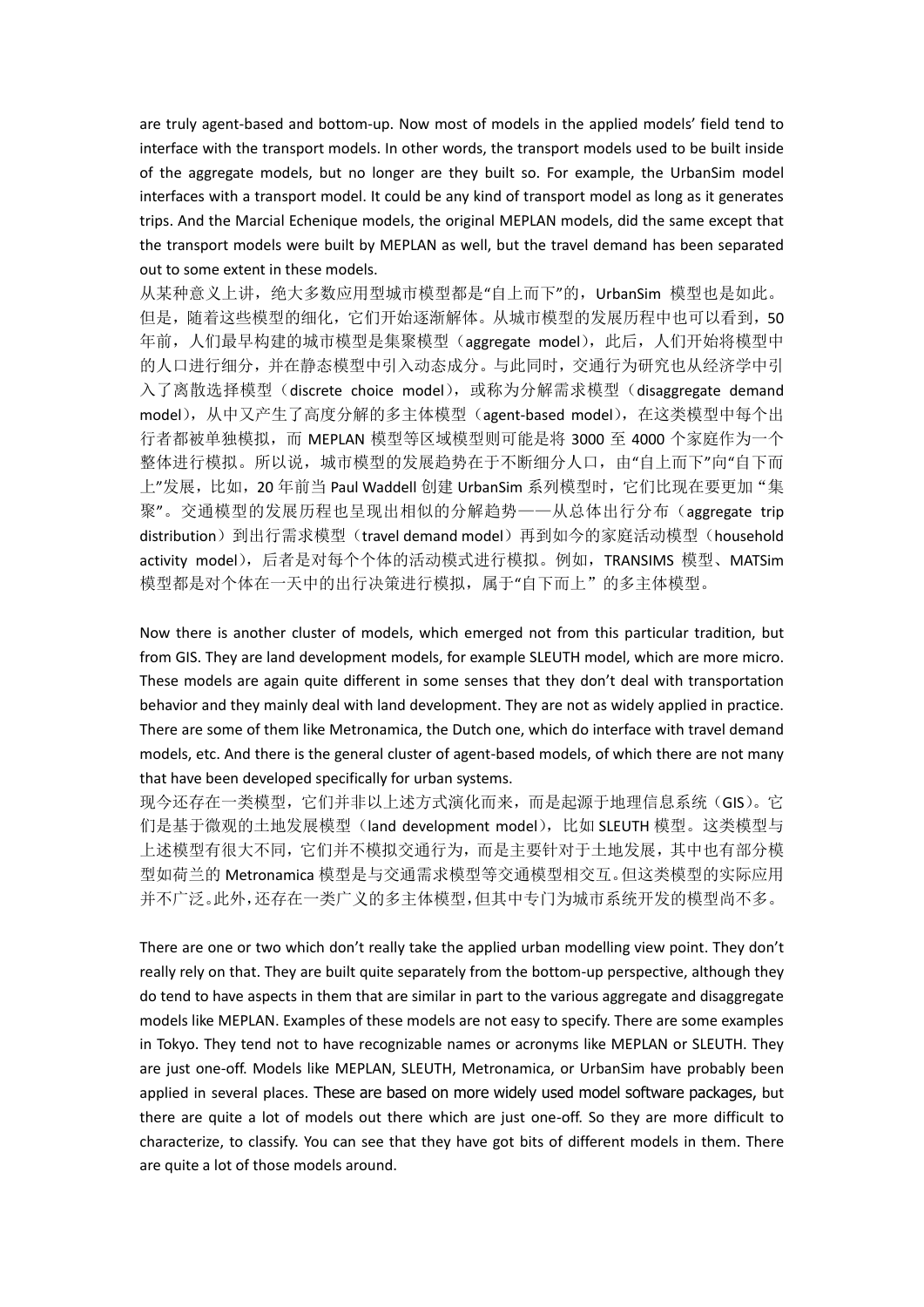还有少数模型并不能被完全归类于应用型城市模型。虽然它们与各种集聚模型和分解模型在 某些方面也具有一定相似之处,但它们的建模方式是相对独立的,包含对多种模型的不同部 分的融合。这类模型并不容易举例,在东京有一些这样的模型。这类模型一般没有 MEPLAN、 SLEUTH 这样具体明确的名称,且往往是一次性的,而不像 MEPLAN、SLEUTH、Metronamica、 UrbanSim 等"软件包"式的模型在多个地区都有应用,因此它们更难于描述与分类。

## **I: Is the relationship between macro and micro models an evolution of model types, or they will be integrated in the future?**

那么,宏观模型与微观模型之间是一种演进关系,还是在将来可能被结合?

B: I think we are in a situation that it is quite possible to build integrated models as you suggest which have aggregate and disaggregate, or macro and micro features in them. Increasingly I think that model building has moved to a situation where you can develop particular aspects of models for particular problems. So we are moving to a situation where you can take little bits of models. My book represents a series of tools that you can use in relation to building a model. There are different things in these models that can be packaged in different ways for different sorts of problems. So rather than integrate macro and micro, the best features of each can be taken out and applied to specific problems. Many models are general models that are applied to a variety of different situations. But increasingly I think models are being adapted to particular situations. 我认为目前我们很有可能构建出如你所建议的兼具集聚与分解、宏观与微观特征的模型。同 时,我愈加认为城市建模发展到了一个为特定问题建立专用模型的阶段,专用模型可以从多 个模型中截取片段并加以组合。我的新书中展示了一系列可以用于建模的工具,这些模型工 具的不同部分可以用不同方式加以"打包",以应对不同问题。所以说,不仅是要将宏观与 微观相结合,还应将不同模型中对特定问题最有用的部分相结合。

## **I: So, more problem-oriented?**

所以说,城市模型应当更加以问题为导向?

B: Absolutely. Japan is just one instance. There are models also in Europe and North America which don't quite fit the category of aggregate or disaggregate like MEPLAN, TRANUS, DELTA, and the Alex Anas) models. And there are those that don't fit the UrbanSim and system dynamics model after Forester, such as MARS developed in Austria. They develop their own software and they pull bits out of each.

完全正确。除了日本,欧洲和北美也有一些模型并不属于任何一类模型——既不属于 MEPLAN、TRANUS 等集聚模型或分解模型,也不属于 UrbanSim 系列模型,以及 MARS 等系 统动力学模型。它们有自己的软件,同时是不同模型要素的结合。

## **I: Do you think we are still going to produce those comprehensive and transferable models, or we will do more problem-oriented jobs?**

那您认为我们将继续构建综合性的、普适的模型,还是将工作重心置于"问题导向型"模型?

B: We will do both I think. The field is still expanding a bit. There was a slow expansion from quite a lot of modeling in the 1960s and 1970s, and then a more low level involvement for a number of years, and then a pick-up again in the 1990s. I think there is more expansion on all fronts going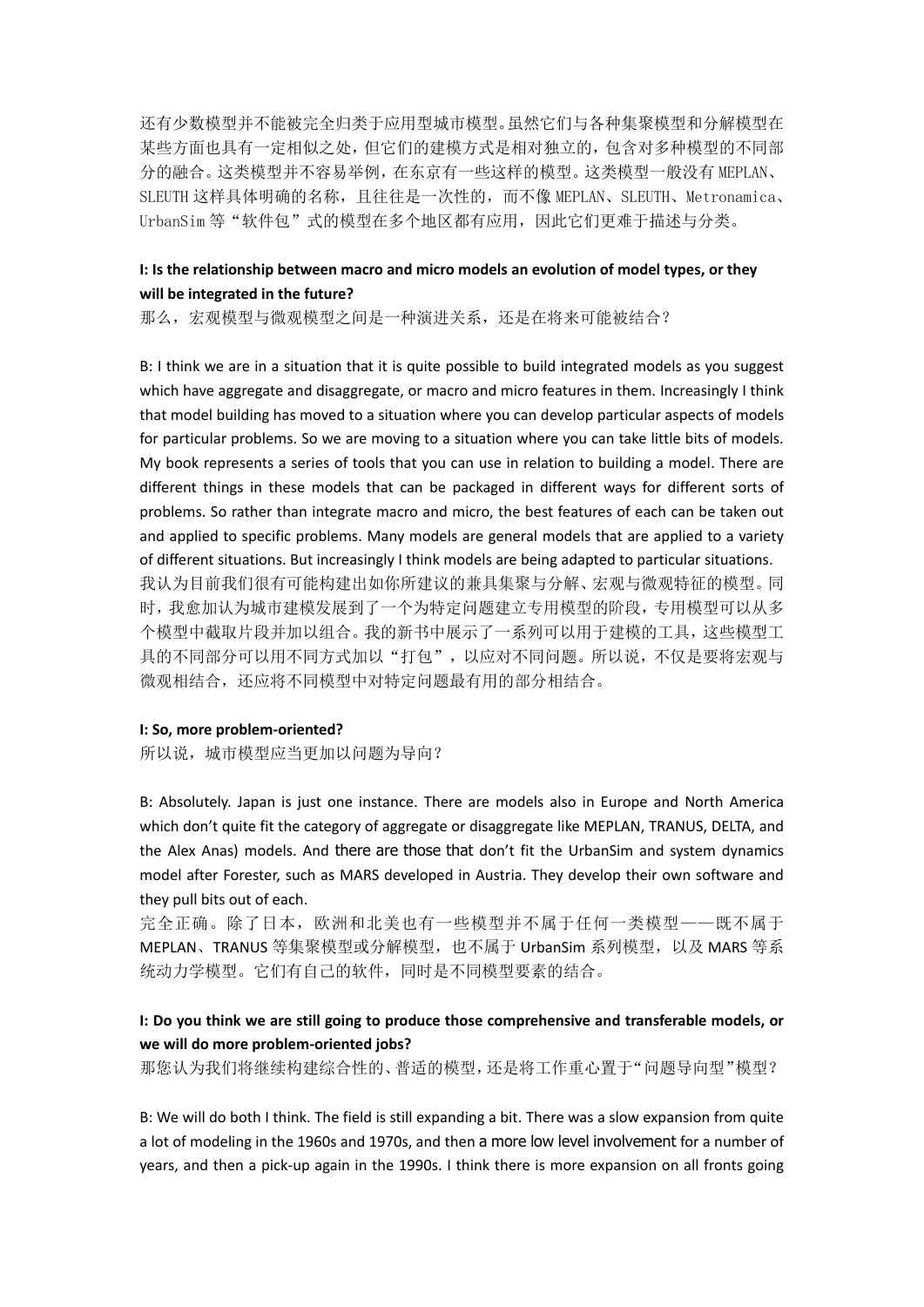on. These things are not massively dramatic, but are gradually being extended. So I think we will see both a continuation of the reasonably big comprehensive models and new individual models which are problem-oriented. And you will see some of the aggregate models are tuned to be problem-oriented as well.

我认为二者不可偏废,城市模拟的研究领域仍在扩展。在 20 世纪 60 至 70 年代,大量的城 市模拟研究促进了领域的扩展,此后沉寂了若干年,在 90 年代又再次回升。如今,相关研 究在各条"战线"都在扩展。这种扩展并不是急剧,而是渐进的。因此,我认为我们既可以 看到大型综合性模型开发的延续,也将看到更多"问题导向型"模型,同时,一些集聚模型 也将向更加"问题导向"的方向发展。

# **I: The golden age for quantitatively understanding cities in 1960 to 1970 was then damped by social theory and Marxist approaches. A main reason for this is not well addressing planning problems and lack of practical applications. Now we seem to have entered another golden age, what could we do to avoid the previous problem and do better this time around?**

上世纪 60 年代到 70 年代是城市定量研究的黄金时期,但不幸被社会学理论和新马克思主义 城市理论所打击。发生这一现象的主要原因在于当时的研究没有很好的与规划问题相结合且 缺少实际应用。在当前这一新的黄金时期,我们应如何避免类似的问题并做得更好?

B: There is no question that there is a new interest in these things, which is also coinciding with the interest in the smart cities, big data and all these kinds of stuff, which are not quite the same as modeling. In some senses, the difference this time is that in the 1960s, particularly in the US, a lot of ideas were transplanted really from system analysis and system development, which were being developed in the military and defense related aspects, to municipality governments. It wasn't easy to get the transition right. Often the techniques and the tools were not well adapted. There were problems of data, problems of computation, and problems of financing and funding, etc. And also the cultural difficulties were not making these models work and they were not well used by planners and policy makers, who didn't have any real sort of feel for these approaches. So, to some extent, there was reaction against this style of modeling by, as you say, social theory, political economy, Marxism, and so on. The interest moved away from urban and regional modeling and system approaches to planning in the late 1970s. And it was often said that "the models are part of the problem, not part of the solution". In some senses, the issue was that the models themselves contained within them various things that planners and policy makers wanted to change. It was the structure of things.

毋庸置疑,人们对城市定量研究正在产生新的兴趣,同时被人们所关注的课题还有智慧城市、 大数据等——它们与城市模拟并不尽相同。从某种意义上说,本次城市定量研究的热潮与上 次的不同之处在于,在上世纪 60 年代,特别是在美国,许多系统分析与系统发展的思想是 从军事领域移植而来。在不同领域间进行这种移植并非易事,相关的技术和工具通常并不能 被很好的转换以适应新的需要,出现的问题包括数据问题、运算问题、财务和资金问题,等 等。"文化"问题也阻碍了这些模型在规划师和决策者中的应用——他们对这类方法无动于 衷。所以,从某种意义上讲,当时人们借助社会学理论、政治经济学理论、新马克思主义城 市理论等反对城市模拟。于是,到上世纪 70 年代末,对城市和区域模拟以及系统性规划的 兴趣便消失了,甚至有人称"城市模型本身就是问题,而非解决方法"。从某种意义上讲,出 现这种说法的原因在于,城市模型中存在一些规划师和决策者希望改变的东西,这是一个结 构性问题。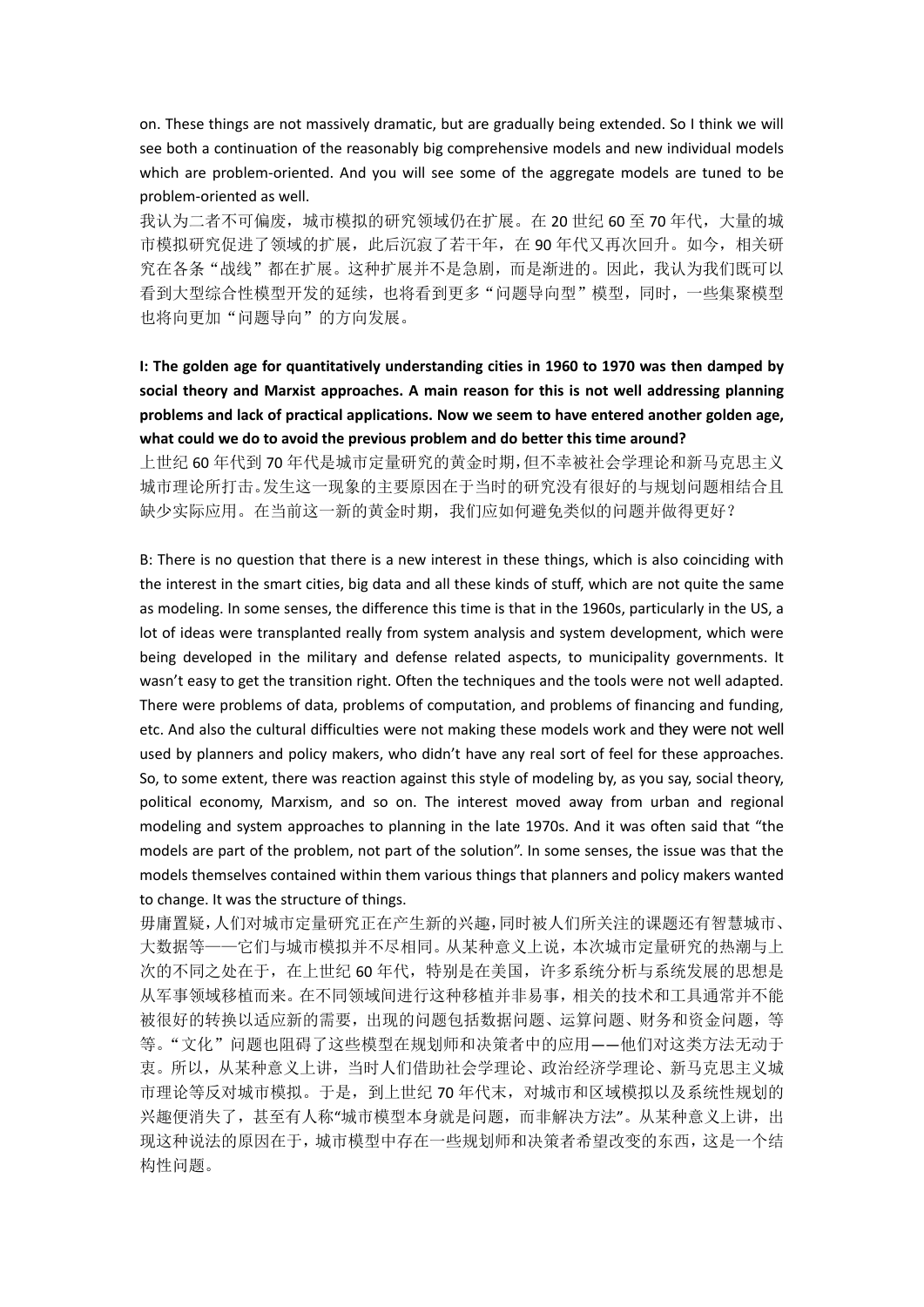But at the same time in parallel what began to grow was GIS, sort of because computers were being down-sized, miniaturized, and made much more available. And it was only in the 1990s, perhaps even more recent than that in the 2000s, that we got in a situation where data was much less of a problem, computational power was no longer a major issue in term of these models. You can say that all of these things are coming together, are giving a new impetus to modeling. And at the same time, there is the idea of putting computers into cities in different ways and generating new data from the methods. So this is also coinciding with this renewed interest in modeling.

但与此同时,随着计算机的小型化与普及, GIS 也在不断发展。到上世纪 90 年代, 也许是 更晚至21世纪初,我们真正进入了一个数据可获得性与计算机计算能力不再是主要问题的 时期。在上述因素的共同作用下,城市模拟获得了新的发展动力。同时,大数据思想(将计 算机以各种方式整合入城市生活并从中产生新数据)的出现也与人们对城市模拟的新一轮兴 趣不谋而合。

The smart-city movement is running in parallel to this interest in modeling. Smart cities and urban and regional modeling are really quite different in many ways. Urban and regional modeling is just a set of tools and techniques that are used to think about the cities. Maybe there are some aspects of the smart city such as very fine-scale problems of movement and transport, emergency vehicles, police vehicles, very detailed transport system disruptions, and so on. All of these things are what the smart city technologies are designed to improve. So as part of that, some styles of operation and research modeling are being developed in the smart city movement by IBM, CISCO, etc. The urban and regional function within our long standing models is much more related to bigger questions of housing policy, transportation policy, policy which is thinking about what is happening over a longer time span basically. Smart cities are dealing with short time spans, the day basically, or the peak hours, or what is happening over a couple of days or weeks. Whereas urban and regional modeling is about the dynamics over a much larger time span, say six months, five years, or longer.

智慧城市运动也在与城市模拟的新热潮并驾齐驱。但它们在很多方面截然不同,城市和区域 模拟只是用于理解城市的一系列方法和工具,这与智慧城市的某些方面有所交叉,比如非常 精细尺度的交通与人流移动问题、紧急车辆调度问题、非常具体的交通系统故障问题等-所有这些问题都是智慧城市技术所要改善的。因此,IBM、思科等公司在其智慧城市项目中 开发了一些操作性与研究性城市模型。但智慧城市更加关注短期变化,诸如早晚高峰、一天、 一周的变化,而城市与区域模拟则关注更长的时间跨度,比如六个月、五年内的住房政策、 交通政策等。

What could be done to avoid the previous problems is a big issue. Because in some instances, this is not a precise science in any sense. It is extremely fuzzy around the edges. And there is a lot of ambiguity. So I think we need to continue learning from the past experience. I hope so we will do better this time around. But you never know.

怎样才能避免此前出现的问题?这是一个重大课题。因为,从某种程度上讲,城市定量研究 并非一门准确的科学,它包含大量的模糊性,所以我认为我们应当不断吸取过去的经验教训。 希望我们这次将做得更好,但谁也不能保证。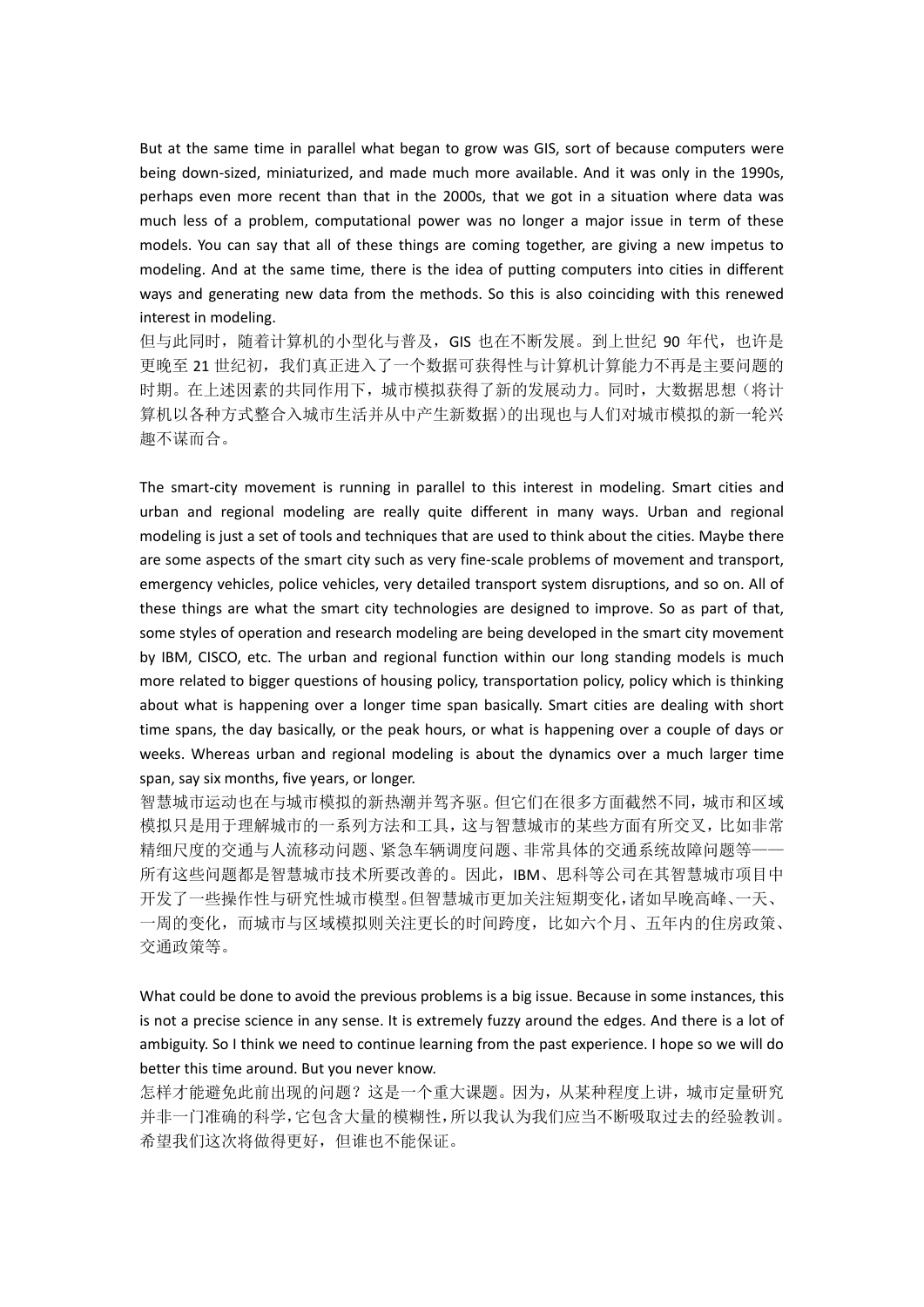## **I: Could you explain a bit more about what the "structural problem" of models were in the 1960s to 1970s?**

您能否进一步解释一下上世纪 60 至 70 年代城市模型的"结构性问题"?

B: The main issue I think was that the models were predicting the wrong sorts of things such as long term structural change. That was not really what planners and policy makers were interested in. They were particular interested in community renewal and regeneration, housing problems. In that particular context, the models were not very good simulations. The aspects of the city that were most important to policy during those times were not easy to articulate. The housing market is an extremely difficult market to predict. It is much easier to make predictions about the retail market, in terms of the impact of shopping and so on. Perhaps it is easier to make predictions within the commercial context. But the housing market is completely a mixed market of private and public. And the people producing the supply are very different in scale and size from the people who generate the demand, which are individuals. So you have a lot of distortions in those markets, such as the mortgage market. The ability to actually even build in a timely way on the part of the construction industry and the developers is a problem. Those issues I think were thought about in the early models. But the models that were built were not very good at getting to grips with the underlying logic of how those markets work. So that was one of the main issues.

我认为主要问题在于模型是用来"预测"的,这并不是规划师和决策者们所真正感兴趣的,他 们所感兴趣的是社区更新、住房问题等。在当时的特定背景下,城市模型所给出的模拟结果 并不理想,原因在于城市发展中对政策制定最为关键的领域并不容易建模。比如住房市场就 极难预测,与之相比,零售市场则容易预测的多。也就是说,对纯市场环境的预测要更为容 易。而住房市场既受到私人部门也受到公共部门的影响,且市场中的供给者和需求者在规模 上极不对等,因此在住房市场、抵押贷款市场等此类市场中存在大量扭曲。此外,开发商能 否及时调整建设供应本身也是一个问题。我认为城市模型在构建之初是对上述问题有所考虑 的,但它们未能很好的把握上述市场的内在逻辑,这是一个主要问题。

Good theory of the city was lacking too. We didn't have a good theoretical basis for building the models. So they didn't perform well. They gave poor results. This was very true in rather narrow areas of application, such as allocation models of urban services. In New York, for example, in the 1970s, there were a variety of models built to look at emergency services, fire police, ambulance, etc. They were predicting how these things would respond. And the predictions they made were essentially wrong and they added to the problems. In other words, you are predicting where these crises, fire and crimes, might break out, so you deploy your fire engines, police etc. to these points. And then when fires do break out or crimes are committed or whatever, they are in the wrong places. Because the models were basically too simplistic.

所以说,其实是城市理论不足以为模型提供坚实的基础,才导致了不佳的模拟结果,在相对 狭窄的应用领域尤其如此,比如城市服务设施的分布问题。例如,上世纪 70 年代,纽约构 建了一系列针对火警、紧急救护等紧急服务的城市模型,这些模型被用于预测应如何应对突 发情况,但它们的预测结果基本上是错误的,反而增加了问题。比如,你通过模型预测了哪 里将发生火灾并将消防车部署于此,但实际上火灾并未发生在这些地点而发生在了别处。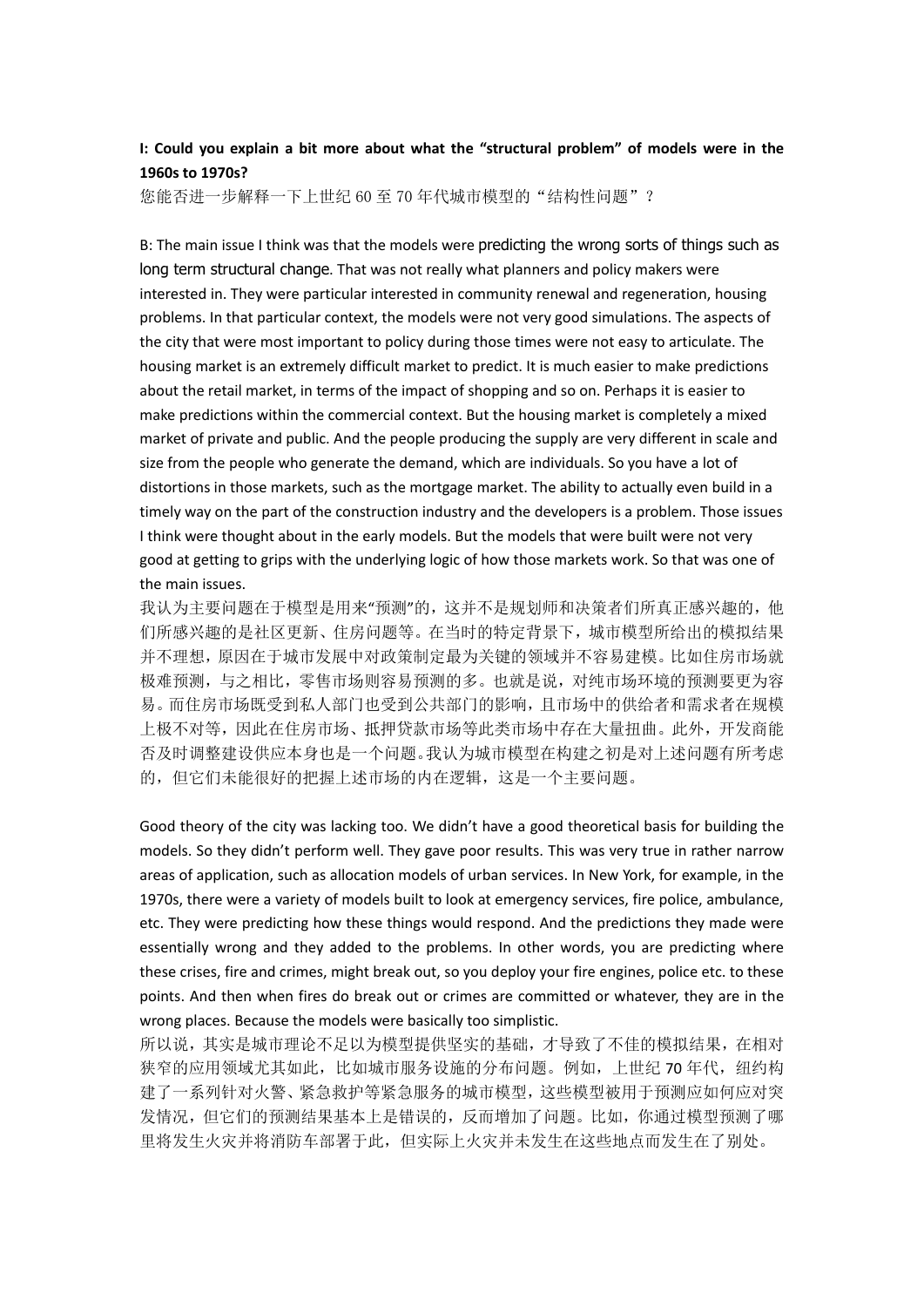The models were not wrong fundamentally, but the problems were too complicated to predict. The process of the actual way the firefighters and the police responded to things was not built into the models. So consequently, it didn't take account of the fact that you had all these changes going on at the local level. There would be local changes which the models couldn't take account of, e.g. fire fighters may not turn up to work. You know that happens in a lot of services in the cities. Trains get cancelled, more because people don't turn up to work rather than there being some problems on the track. My train today got cancelled in King's Cross. A lot of that happens in Britain and in lots of places. To some extent, people would react if they feel that the system was too organized for them. And the models didn't get to the basis of the patterns of crime, fire and emergency services in this particular instance. The actual patterns were very difficult to predict. You didn't quite know where fires were breaking out in certain places. And it wasn't just to do with the fact of buildings, such as that old buildings are very fire-risky and so on, but also behavioral factors, related to gangs, social mix. That is one of the basic things why models are often too simple. These models could be fairly complicated, but they were still too simple for the problems at hand.

其实,模型并没有错,只是面对的问题本身太过复杂。例如,消防员和警察在突发情况下的 行为并没有被纳入模型,因此,模型未能考虑很多微观层面的可能性,比如消防员可能会缺 勤——很多城市服务都存在这种情况,当人们感到规章制度太过束缚时就会做出自我调整。 当然,这种情况在中国可能会少一些。同时,在这个例子中,模型也未能深入犯罪、火灾等 突发情况的产生机制,它并不仅与建筑房龄等客观条件相关,还与犯罪行为、社会结构等行 为因素相关。这就是为什么说城市模型太过简单的原因之一——这些模型本身可能已相当复 杂,但与其面临的问题相比仍然简单。

#### **I: So we can put these problems as uncertainty problems?**

我们是否可以说这是不确定性问题?

B: Absolutely. Uncertainty, and the lack of information about what the underlying behavioral patterns are for the agents who we are trying to model. Because often the agents might appear to act rationally. But in fact they are probably acting rationally in a much more complex framework that we weren't able to take account for in the model.

完全正确,同时我们也缺乏模型"主体"行为模式的相关信息。模型"主体"可能看起来是理性 的,但实际上他们的理性行为可能依循比模型更为复杂的逻辑框架。

### **I: Are we going to be able to take account of uncertainty in the future?**

那么,将来我们会否有能力在城市模型中纳入不确定性?

B: It is extremely difficult. It is a good question. We need to think about how we enable our models to deal with this uncertainty in some way. And probably this means we need to carry out things that we know about. We have not carried out much sensitivity testing of these models, and there is also the possibility to build different models on the same problem instead of just one model. That is to apply several models from slightly different perspectives and to look at the range of results. So we just need a bigger arsenal of tools being employed from different perspectives on these things. That sounds very expensive, although as these models get easier to build and they would get better. And it is possible we might be able to do more along those lines.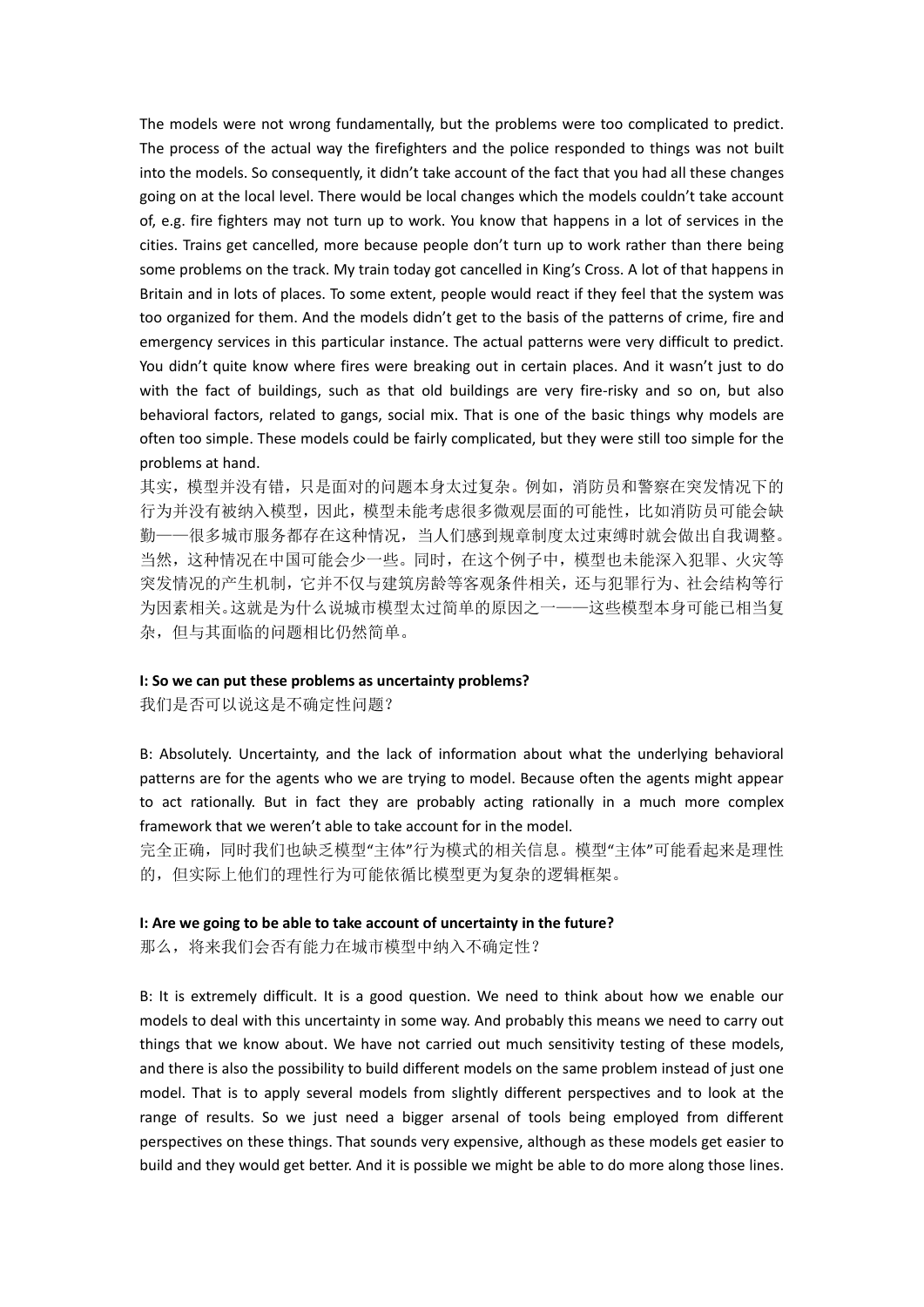There are quite a lot of suggestions in the literatures over the years that we need to build more than one model. That happens for the national economy. The economic structure of a country is modelled using several different econometric models. And they have a kind of basket of results, which they discuss. And I think that certainly in the US and here, and I guess even presumably in China too, there are several different econometric models that are used to look at big economic issues on a month by month basis. And they are all producing slightly different results. So the people that are making policies have a view about the differences between the results in some sense. But that has never been carried out at all in cities.

这是一个好问题。这非常困难。我们需要考虑可以通过何种方式处理不确定性,这很可能是 某种已知的方法。我们还没有开展很多模型敏感性测试,这是指针对同一问题从不同角度构 建多个模型并观察其模拟结果,近些年有很多文章都提出了这一建议。因此,我们需要一个 更大的"工具库",使我们可以在分析问题使采用多重视角。虽然建模难度在降低,模型模 拟能力也在提高,但这样做仍将花费不菲。这一思路来自于宏观经济领域——经济学家采用 多个不同的计量模型来模拟一个国家的经济体系,然后对生成的不同结果进行选择与讨论, 因此决策者也可以了解到模拟结果之间的差异。这种工作还未在城市研究中开展。

# **I: As you mentioned in our previous seminar, cities are becoming more complex so fast that it poses a major challenge for urban simulation. How do you think can we tackle with this challenge? To develop models in small pieces, and on different levels of sophistication, or other approaches?**

您在此前的研讨会上曾经提到,城市模拟面临的一项主要挑战是城市的复杂性正在快速提高, 您认为我们应如何应对这项挑战?是构建针对特定问题或领域的"小"模型,还是构建一系列 不同复杂度的模型,还是其他途径?

B: That is a very good question. The cities are becoming more complex, faster than our ability to keep up with them. I think we can tackle this certainly, and we are tackling it. And there is the move to get better and better data, the move to actually develop different sorts of models of the system. Models by their very nature are simple and they have to be. That is the definition of a model. They have to be relatively simple and pick out certain aspects, which are important to the complexity. So if things are getting more complex, there might be more aspects to pick out, to embody in one or more models. So that is clearly an issue.

这是个很好的问题。我认为我们可以解决这个问题,而且我们已经正在解决,我们正在通过 各种方式提高数据质量,也正在扩展模型的种类。模型的本质是追求简单的,它们必须如此, 因为这正是模型的定义。所以,如果模拟对象变得更加复杂,模型可能就需要将模拟对象划 分为更多方面。

Developing models in small pieces, yes. I think that is a reasonably good strategy. That is in line with what I was saying earlier in that some of the newer models are from a problem perspective and are picking the best and the most appropriate from these other main-style models. And building them at different levels of sophistication, yes. I think all of those things are things that need to be done in terms of dealing with complexity.

开发"小"模型和不同复杂度的模型是相当好的策略。我认为这些都是应对日益提高的复杂性 所需的工作。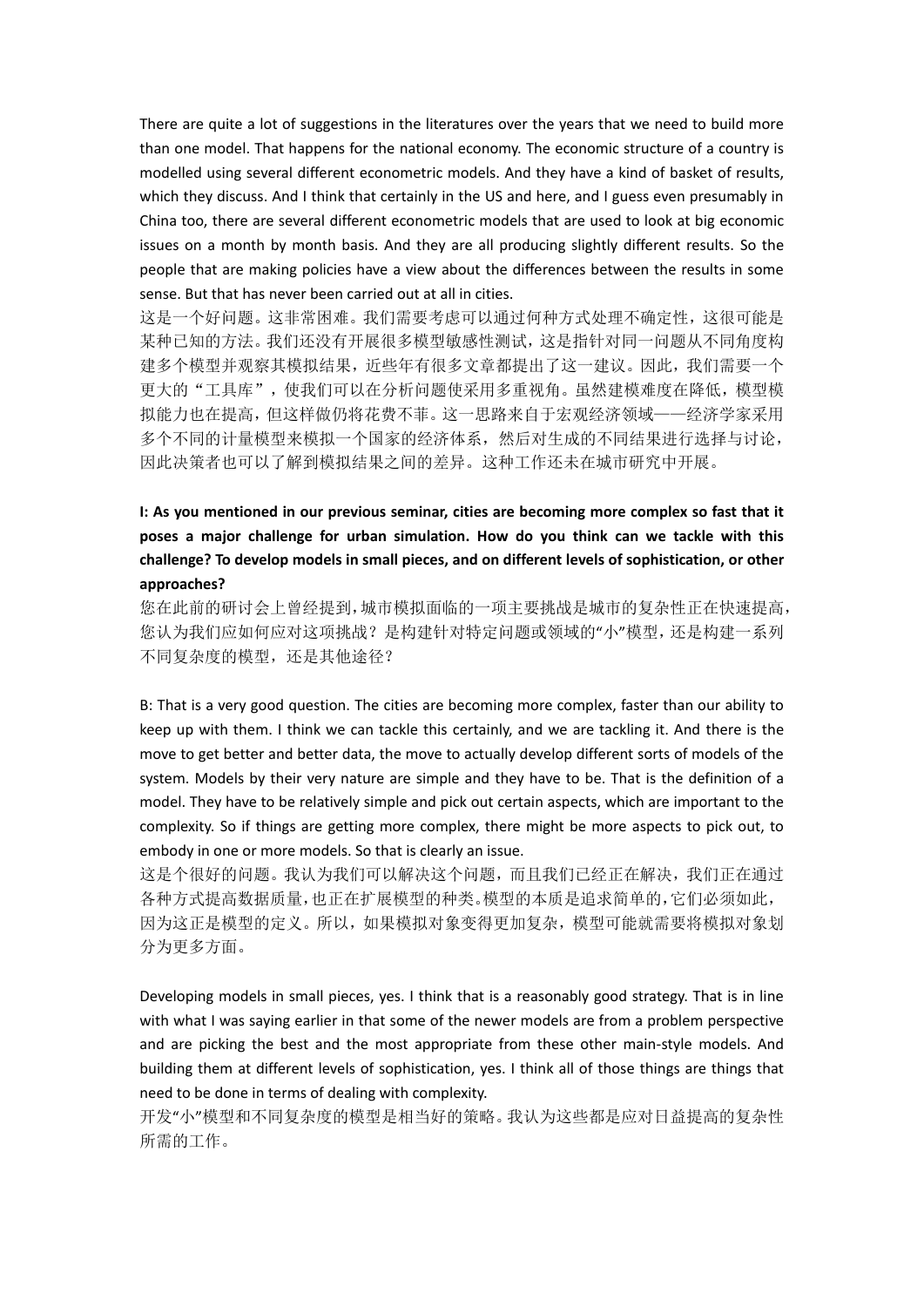The other issue, of course, is that our ability to predict is under extreme scrutiny. It is under a lot of attention. It is quite clear we sort of know that we can't predict the future, but we are trying to predict conditionally. And this I think is something that we've yet to get to grips with what prediction means in social systems. We are learning a lot at the present time about predictability. And I think there are some other things happening too. We are getting more opportunities to experiment in cities, in limited kinds of ways, because things can be done in a very short term and make an impact and can see how population respond. So I think there are some new opportunities being posed by information technology in this, through the idea that we have access to various kinds of information and information devices that enable us to respond quickly to different stimulus. And from this we should be able to learn quickly. In other words, we could figure out if something is trending, and figure out what impact this might be having on the population. That is just one simple example. I think there would be many other sorts of examples where limited experimentation can be developed without intruding on the population in any way. And we can try to tie up causes with effects. So I think that is quite an important issue too. Also there is the idea of crowd-sourcing, the idea of producing a new dataset which we did not have before by asking people. I think it is a very important issue. So that is the whole variety of things that can be done to deal with the increasing complexity.

与此相关的另一个问题是,我们在认真审视我们的预测能力——我们很清楚我们并不能预测 未来,但我们在尝试进行有条件的预测,我认为这也意味着我们理解了什么是社会系统的预 测。此外,我还有了更多在城市中做"实验"的机会,也就是在短时间内、小范围内进行某种 改变并观察人群的反应。比如,信息技术就提供了新的机会,人们可以通过各种信息设备获 取信息以对外界"刺激"迅速做出反应,由此我们能够快速的"学习",也就是及时发现新趋 势以及新趋势的影响。除此之外,还有很多其他"小范围实验"的例子,这些实验并不会干扰 人们的生活。"群众外包"(crowd-sourcing)也是一项重要的新课题,它可以提供传统调研 所不能获取的新数据。这都是我们为应对复杂性而应做的工作。

**I: Though the academia has made a lot of progress in urban simulation in the past decades and there's a growing number of "clients", like governments, funding bodies, becoming interested in simulation, it has not yet been applied vastly in planning practice. According to our experience in China, it is a complicated process to persuade planners of the relevance and accuracy of the simulated results. There are always a portion of them doubting urban models. Could you comment on the application performance of urban models up to now?** 

虽然学术界在过去的几十年中在城市模拟领域取得了大量进展,并且有越来越多的地方政府、 学术资助机构等"客户"正在对城市模拟产生兴趣,但此类方法仍然还未被大规模应用于规划 实践。根据我们在中国的经验,扭转规划师对城市模型的怀疑态度并说服他们接受模拟结果 并非易事。您能否评价一下到目前为止城市模型的实际应用情况?

B: Different cultures develop different styles of thinking about these models. So, for example, in the US, there is a much stronger sense of what we call technological optimism. They are more optimistic about technology than there is in, say, Britain. Although that is changing a little bit because of the impact of new technology. So I think that in different places you have different sorts of reactions. In the 1960s and 1970s in the US, there was very strong optimism on the part of policy makers and planners that these tools would be useful in some way. Of course they were found out not to be as useful as people suggested even there. But here, for example, there was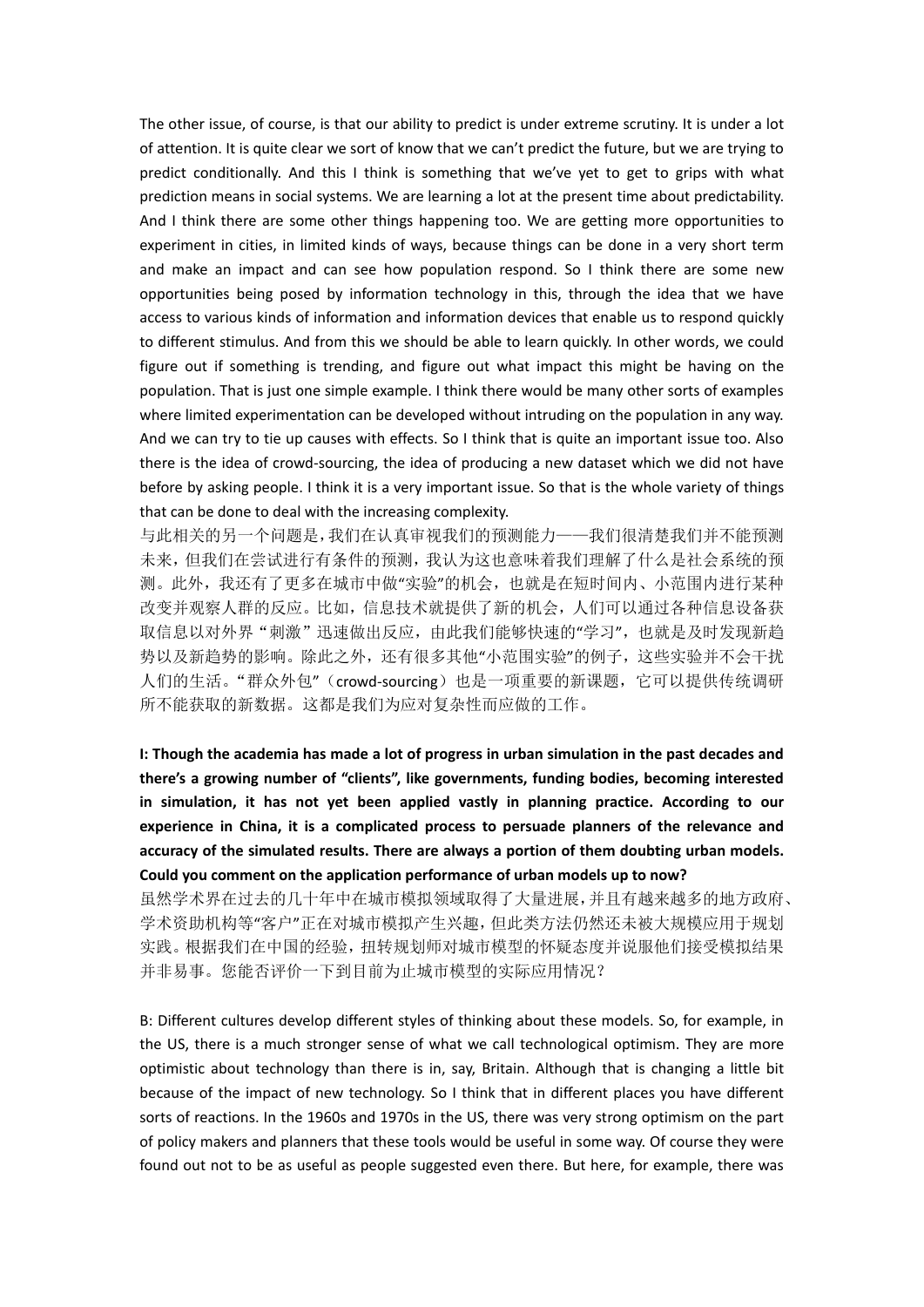much less optimism that these tools would be useful anyway. So there are many less applications of urban models in Britain than you find in the US. There are probably some that the David Simmonds Consultancy does, some for London, and southeast England; one or two transport consultancies have done some; MEPLAN did do some, and they had a big model of southeast England, which to some extent the DELTA model has taken over from. The company that owns MEPLAN now I think is still working with models, but much less so. Whereas in the US you will find that most big cities would have models of various sorts.

不同文化对待城市模型的态度不同,比如,美国有较为强烈的所谓"技术乐观主义",他们比 英国人对技术的态度更为积极。当然,由于计算机等新技术的影响力持久不衰,英国的情况 也有所转变。因此,我认为在不同地区存在着对城市模型的不同反应。上世纪 60 年代到 70 年代,美国的规划师和决策者对这类工具持有非常乐观的期望,认为它们一定在某些方面有 所裨益,当然,后来人们发现它们并非如此有用。但是,在英国,人们则不那么乐观,因此 城市模型在英国的应用案例显著少于美国。英国的应用案例包括:David Simmonds 咨询公司 在伦敦和英国东南部的模型应用,一两家交通咨询公司的模型应用,MEPLAN 模型的应用(现 已结束)。相比之下,大多数美国大城市都有其自身的城市发展模型。

## **I: But UK is the hometown of urban models?**

但英国不是城市模型的"故乡"吗?

B: Probably more the US. I think the real home was the University of Pennsylvania (U Penn), which was probably the main one in the 1950s, 1960s and 1970s.

应该说是美国。我认为真正的"故乡"是宾夕法尼亚大学,那里是上世纪 50 至 70 年代城市模 型的主要开发地。

### **I: Not California Urban Future model?**

B: Well, that was one. But there was Penn-Jersey transportation study or Penn-Jersey model with Britton Harris. And also Alonso was a PhD student at U Penn. So there was a lot of emphasis in U Penn. And U Penn was called the home of regional science. So in many senses, U Penn and possibly Berkeley to a limited extent. And then to some extent the UK. The UK started a bit later and there were really three or four groups in the UK. We had a group at the University of Reading in the early 1970s. And then by the end of 1970s the biggest groups were here in Cambridge and at Leeds. Leeds and Cambridge were by far the biggest groups. And the Leeds group is still there, but they are much more involved in spatial analysis now, largely because Alan Wilson who was at Leeds moved sideways to other things. The Cambridge group is always quite strong through MEPLAN. And also the David Simmonds Consultancy here and the spin-off TRANUS as well. And there were one or two other places. Liverpool had some emphasis in the work of Ian Masser and Peter batey in the 1960s and 1970s. And that was about it. So there were four or five centers back then. And then it got down to two centers by the 1980s. Then I think the Leeds center changed a little bit. It is still quite quantitative and transport is important at Leeds too. At UCL, there was never a strong quantitative modeling group until we started CASA about nearly twenty years ago. But there were small individuals doing certain things all around the country. There were various people at UCL planning. Allen Scott, for example, was in location allocation modeling within the late 1960s and 1970s. Wilson was involved when he was in CES (Center for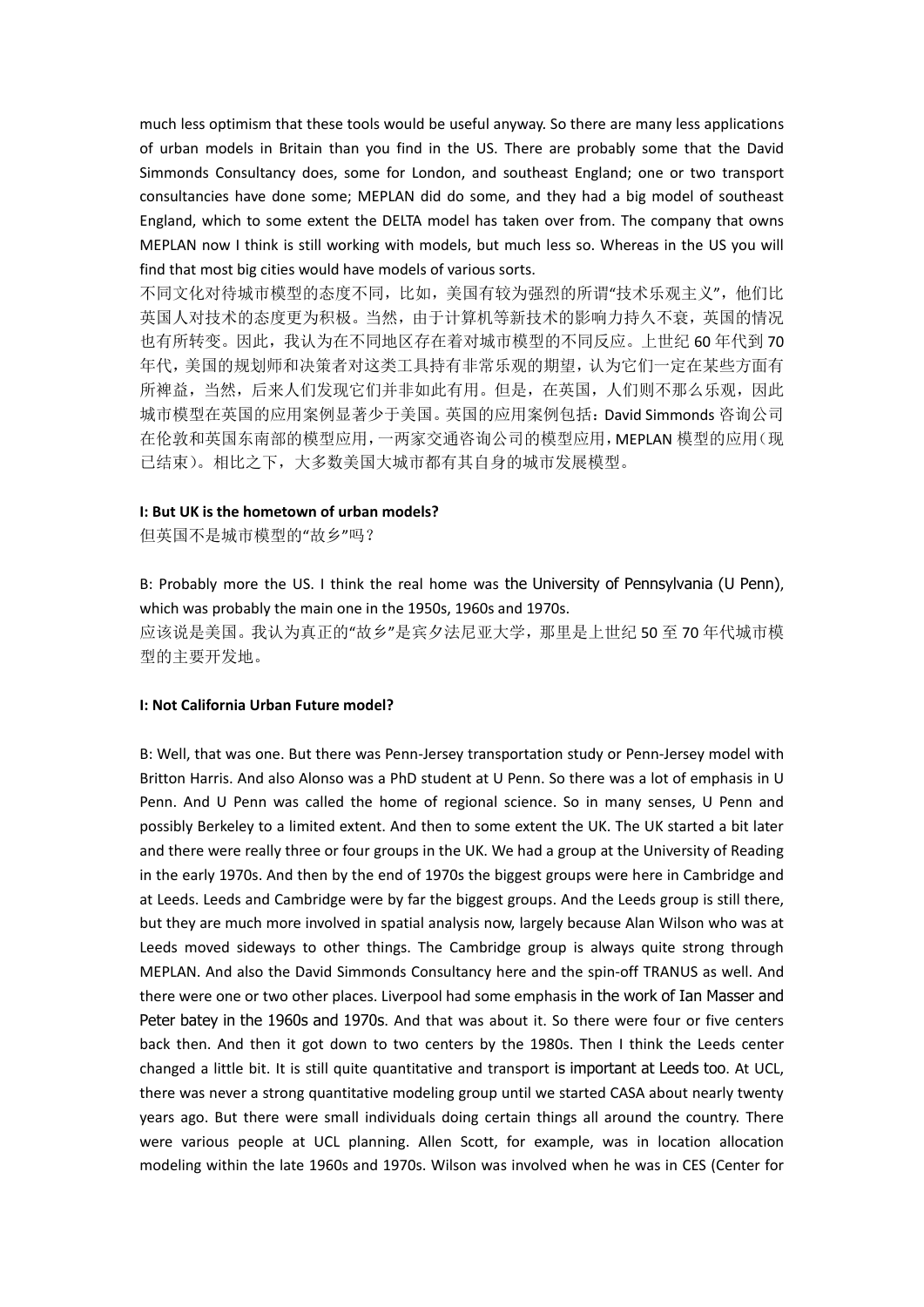Environmental Studies). So, bits and pieces. And then outside the UK and US, there was CSIRO in Australia. But that disappeared about twenty years ago, but now it is slowly coming back a bit. 宾大的 Britton Harris 曾开发 Penn-Jersey 交通模型。阿隆索也是在宾大取得博士学位。所以 当时宾大开展了很多研究,被称为"区域科学的故乡"。英国在城市模拟领域起步略晚,前 后主要出现过四五组从事相关研究的人马。70年代初,雷丁大学曾出现相关研究,到70年 代末,剑桥大学和利兹大学则成为了研究的主力,至今仍是如此。目前利兹大学的研究组更 多侧重于与空间分析相关的工作,主要因为 Alan Wilson 在利兹大学期间转向了这些方向。 而剑桥大学的研究组则一直非常擅长 MEPLAN 模型的开发。David Simmonds 咨询公司和利物 浦大学也分别发展了 TRANUS 模型和 MUSSA 模型。而到 80 年代, 就只有剑桥大学和利兹大 学还在从事相关研究了。在 CASA(高级空间分析中心)成立之前,也就是大约 20 年前, 在 UCL 并不存在强大的定量分析和城市模型研究团队,但现在 CASA 已经比较壮大。此外, 在 英国乃至世界各地还有一些学者和组织在做类似工作,比如澳大利亚的 CSR。这些研究在 20 年前曾一度消失,但如今又有所恢复。

And back to the question. You have a strong physical planning orientation in China, which is architecture and urban design orientated. And in this country, and certainly in the US, there was always a much stronger transportation lobby, a transportation planning, engineering kind of emphasis. And that made a big difference in the US and to some extent a big difference here. So there are some quite big transportation groups. We have not really talked about that. But the transportation group at Berkeley in the 1960s was very strong. That led to various models that were built in Berkeley of the San Francisco Bay Area. There were various Lowry-style models and other kinds of econometric models built, but linked to transport. And that continued because the CUF models were developed by John Landis, late in the 1980s or 1990s. And of course Waddell with UrbanSim is now in Berkeley. So that was the timeline of all of this. There is a strong link to transportation here. Big transportation centers such as Imperial College are very strong and there are probably five or six transportation centers. Transportation modeling is stronger than land use modeling in the UK. And I think there is also a lot of strength in Europe as well now, like ETH. 回到你的问题,中国的城市规划有强烈的物质规划倾向,侧重建筑设计与城市设计。而英美 两国的情况是,它们拥有强大的交通部门,侧重交通规划和相关的工程设计,这使两国都出 现了较大交通研究机构,比如上世纪 60 年代伯克利大学的交通研究组(基于劳利模型和计 量模型针对旧金山湾区开发了多个交通模型, 80 年代末 John Landis 开发了 CUF 模型)以及 帝国理工大学的交通研究中心。在英国,交通模拟较土地利用模拟具有更强的传统,在欧洲

大陆也是如此。

Now in terms of the question you asked about applications in planning in Britain there was sort of gradual change from an architectural approach to planning towards more of a social science approach of planning in the 1970s. So most planning schools here don't do this sort of stuff either, but they don't do urban design either. They do a lot to do with economic development in cities, such as the development process, the social structures of cities, social welfare. So a lot of planning schools now in Britain are really non-design and non-technical. And that is different again from what is in China. So you get the same sorts of reaction in different countries as in Britain. A lot of planners would not be very comfortable with this sort of models because they really don't consider that you can actually make predictions of the near future with respect to the issues they consider important. And they think that the world is too complicated, too complex. In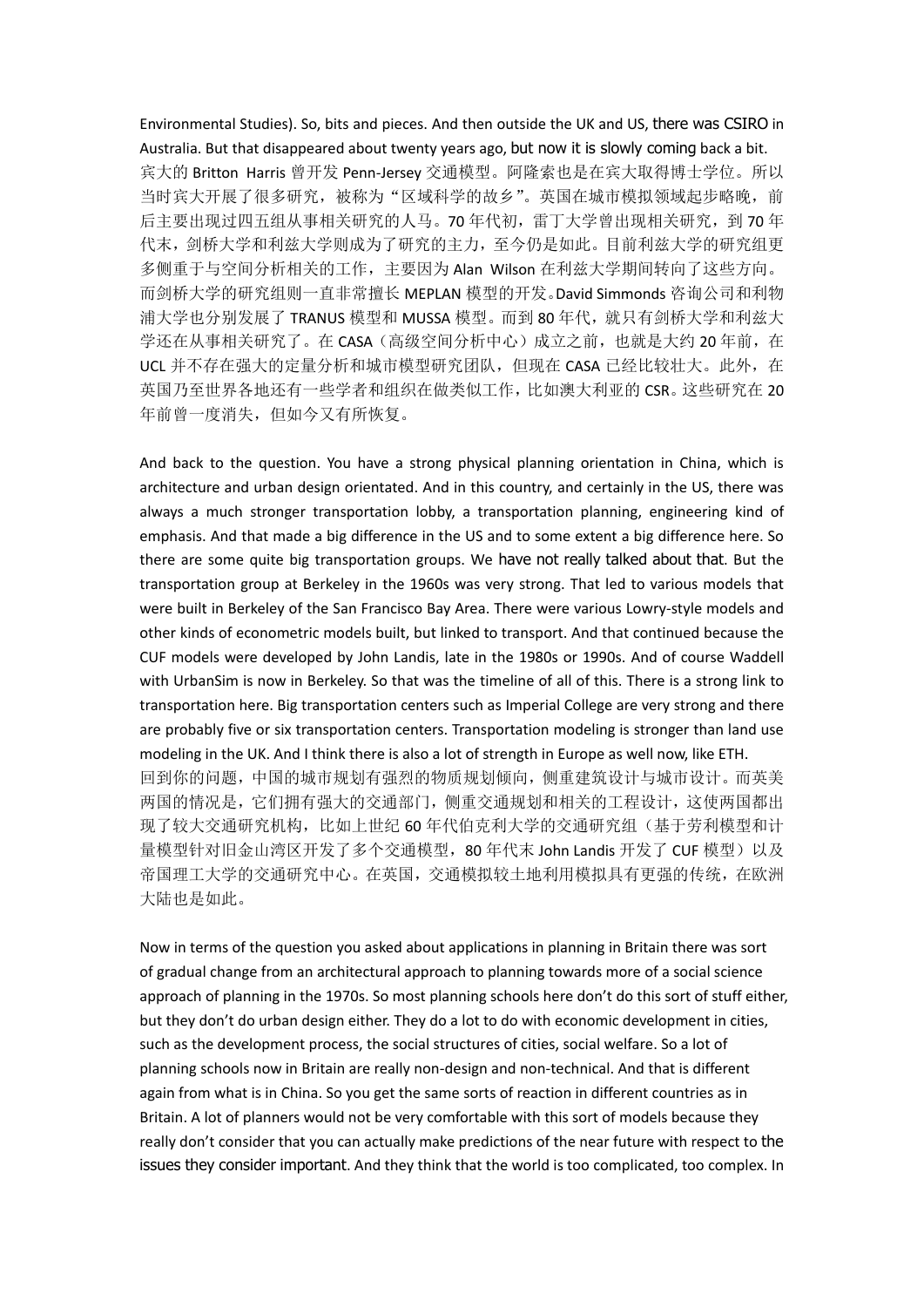terms of China, I don't know, I imagine that a lot of people who are interested in design and prescription would not be very comfortable with prediction. Because I assume that the design process is informed by these tools. The planning support systems that have emerged here and in the US are such that you have the iteration between some kind of proposal and some kind of prediction of its impact, etc. And that might be a problem. Also there is a basic lack of training, and a lack of exposure to these ideas.

在上世纪 70 年代,英国的城市规划逐渐由偏向建筑学转向偏向社会科学,所以英国的大多 数规划院校也并不从事与城市模拟相关的工作,但它们也不做城市设计,而是较多的研究城 市的经济和发展问题,比如城市的发展历程、社会结构、社会福利等。因此,当前许多英国 规划院校既非"设计"也非"技术",这与中国的情况有所不同。但你在英国可以发现人们对 城市模拟存在着与中国类似的反应——许多规划师并不习惯于使用这些模型,他们认为现实 世界过于复杂,并非借助模型即可对未来进行预测。我不了解中国的具体情况,但我猜测很 多来自设计背景的规划人员也并不习惯于模型"预测",因为设计过程将会被这些模型工具所 左右——规划支持系统就是一个不断调整方案并预测方案影响的过程。此外,规划人员对城 市模拟相关思想了解较少并缺乏相应的训练也是造成这一问题的一项原因。

The only way around this is that the education system should be adapted in some sense. That can take a long time to change. It is very difficult to say that you can do one thing if several things need to happen. And there are certainly some good things in terms of the way planners actually do planning in China compared to here. So the design side is not all bad. It could be useful in some sense. We can probably do it with more design here. So there really is no magic formula for knowing how to deal with this problem.

唯一的解决方式是调整规划教育体系,这需要较长的时间,同时还需要许多其他转变同时发 生。我们也不能断然否定中国规划师偏重设计的工作方式,在某些方面它可能好于英国,英 国的城市规划也可能需要更多的设计成分。所以说并不存在解决上述问题的灵丹妙药。

#### **I: So the major obstacle lies in education?**

所以说,城市模型应用的主要障碍在于规划教育?

B: Education is one thing. But it is also the ability to know how to deal with scientific tools. A lot of scientists and non-scientists believe that science can produce magical answers. And the big difficulty is that the magical answers are unknown. In planning it is particularly acute because the whole notion of planning is to make up the answers. So, to some extent, it is this tension between what we can model in terms of actual behavior, and what we want to change, which is also related to behavior. That's a big tension that education in the broader sense can help with. In the broader sense I think that needs to be thought through by a lot of different people that are involved in planning and prediction. So, education yes, to some extent, but also this is a reflection on what is being done in cities. So it is the wider context. It is about the policy makers as well. Policy makers are probably not very happy about models. It may be because what we need to do is to let cities develop more spontaneously and that conflicts with the role of policy makers. Policy makers are in the business of making policy. They see their rationale for making decisions about the future, to optimize in some sense. I am not saying that one should not optimize, but lots of predictions might tell you what you should not optimize as well as what you should optimize. And that is a difficulty for many policy makers who should do nothing really, rather than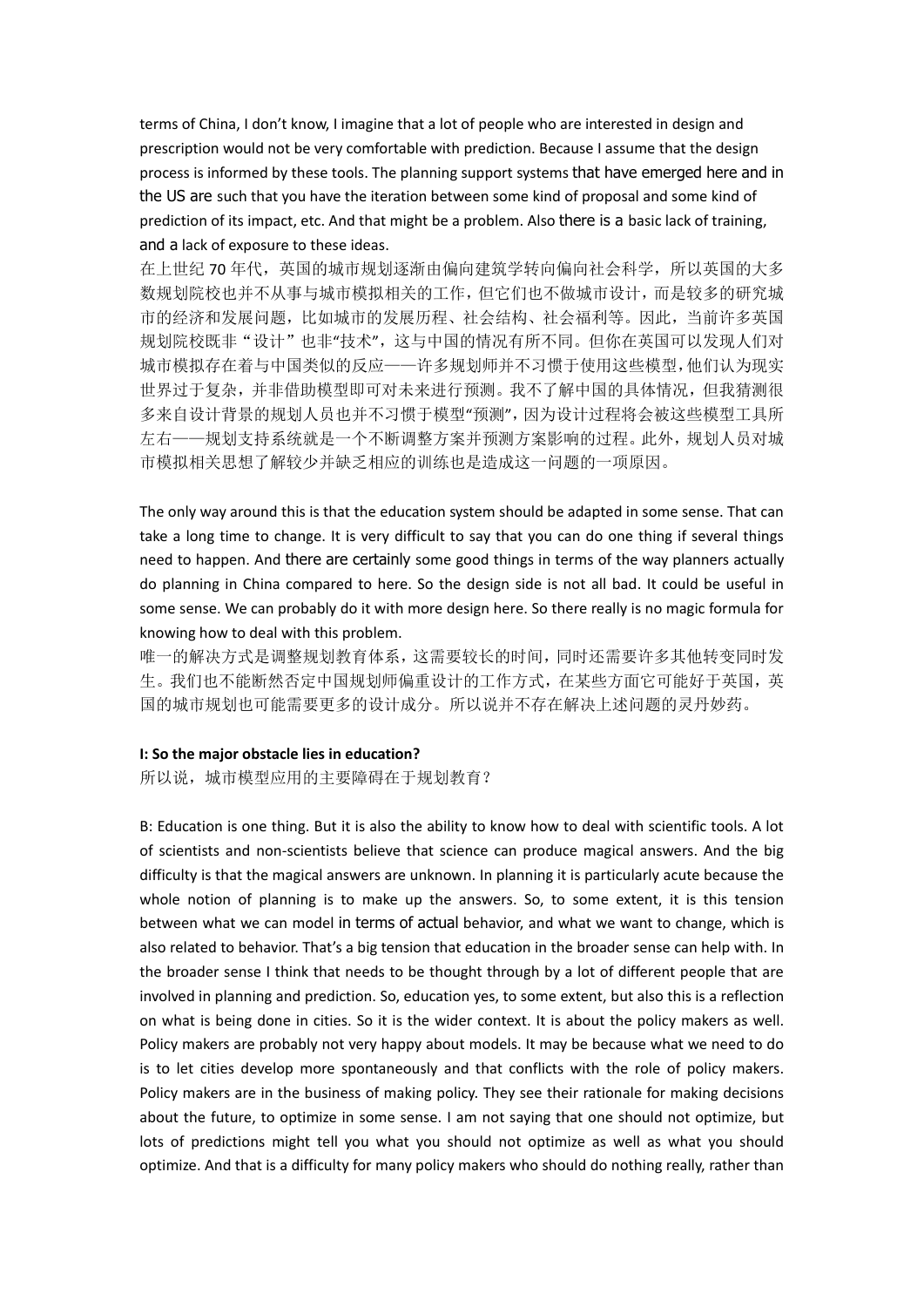to do something. They ought to do a lot less of something than what they might want to do. 教育是一方面,使用科学工具的能力也是一个重要方面。许多科学家以及非科学家都相信科 学可以帮助人们得出奇妙的答案,但困难之处在于,这些答案是未知。而规划更是如此,它 的总体理念即是"编"出答案。所以从某种意义上讲,在"我们能模拟什么"和"我们想改变什 么"之间存在着一种拉锯,这二者都与人的行为有关。这种拉锯关系可以通过更广义的教育 获得改变,但并非仅能如此。我认为很多参与规划和模拟预测工作的不同专业人士都应深入 思考这一问题,思考在城市中究竟发生了什么,这是这个问题所处的更广阔的背景。决策者 也可能不倾向于使用城市模型,这可能是由于我们的工作在于使城市发展更具自发性,而决 策者的工作在于为未来发展做出决定以起到"优化"作用。这并不意味着我们不应去"优化", 但许多模型预测结果可能既告诉人们应该"优化"什么,也告诉人们不应"优化"什么。然而, 说服决策者"不去做什么"有时更难于说服他们"去做什么"——他们想做的事情中很多都是 不应当做的。

# **I: But according to my experience, policy makers in China tend to be friendlier with models than planners… Is UCL combining quantitative education in its planning education system, or you are going to do so?**

UCL 在规划教育体系中是否纳入了定量分析相关的内容?或者 UCL 计划开展相关工作?

B: The issue is in UCL we have several different groups of people involved in cities, like here in Cambridge. In Bartlett School of Planning we teach them a course in GIS, but that is it. There is no teaching in anything quantitative, or even theoretical in terms of urban theory. So they don't learn about urban economics or anything like that. But in the Bartlett we have a Masters degree, which we have just started and is very orientated towards what we do. We teach modeling in that degree. We are just starting a new Masters next year in smart cities and urban analytics which will have a lot of this sort of stuff in. It will be built on existing Masters degree, which is quite a small course. It is more a kind of feeder course for the PhD, a Masters by Research. So we teach modeling as part of that. Alan Wilson teaches a spatial interaction models and I teach cellular automata and agent-based modeling. So that gives a broad view. Students also have courses in computer visualization, programming, GIS, smart cities, urban theory, etc. So, that would be the nature of the Masters in Smart Cities that we are starting

目前在巴特莱特规划学院我们开设了一门 GIS 课程,是唯一一门"定量"课程。但我们明年即 将开设一个新的硕士项目,这个项目的侧重点与我们的研究方向非常接近,将围绕智慧城市 与城市分析开设课程,更接近于一个博士预备项目。我们将教授城市模拟(包括元胞自动机 模型与多主体模型等)、计算机可视化、编程、GIS、智慧城市、城市理论等内容。

# **I: How long do you think it will take before quantitative becomes an essential part of planning education?**

您认为使定量分析成为规划教育的一项基本组成还需多久?

B: That's very difficult. It is going to take a few years. It is like you have the same question in a British context, which is how long would it take for planners to be much more exposed to urban design. To some extent, there needs to be a change in the faculty, in terms of having more expertise in these areas. Then secondly, this is changing slowly as more people get skilled in these things. But the most important thing I think is that it is not so much that planning students would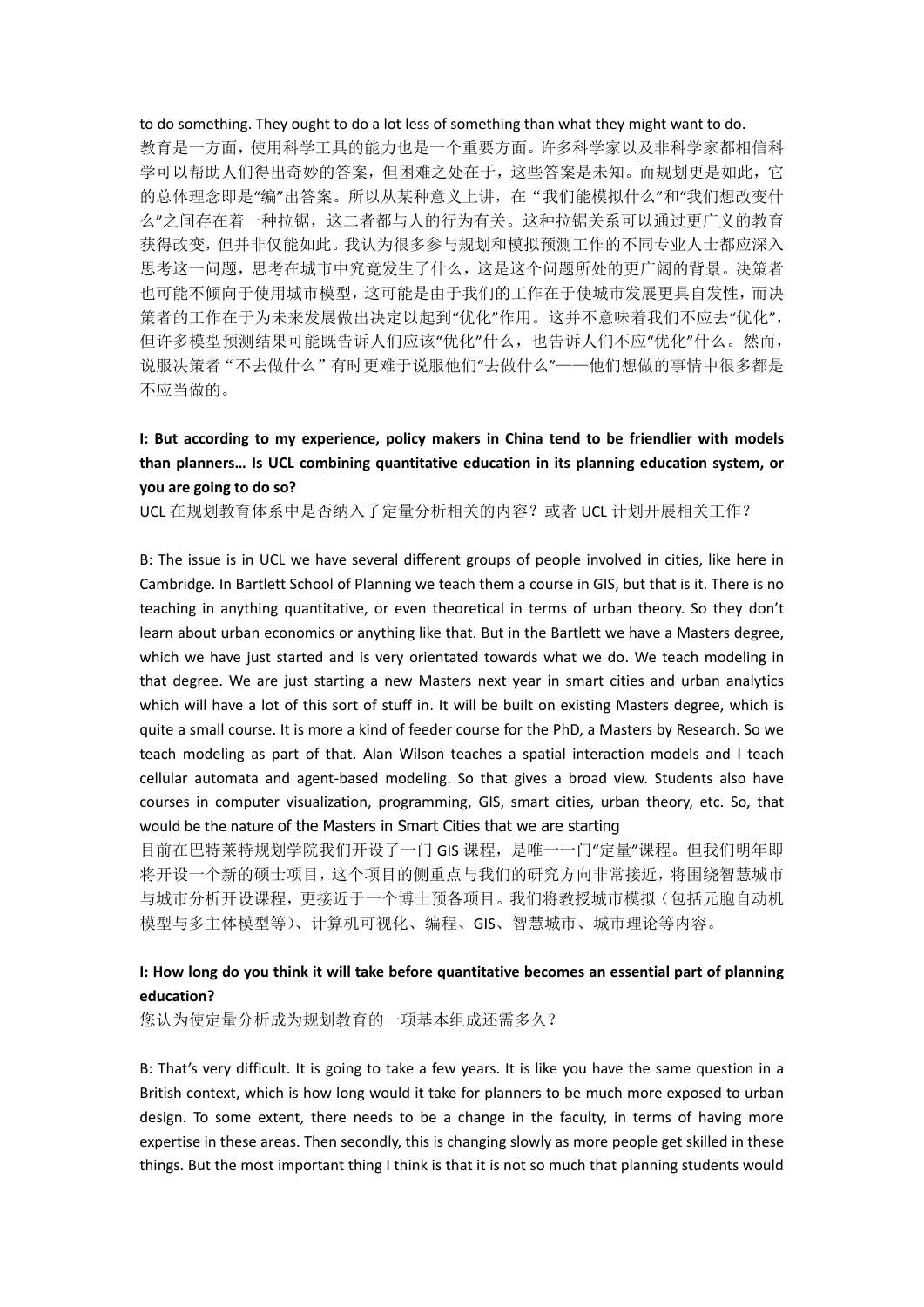do this, but that people in planning are coming from many different backgrounds. That probably is the main thing. And some of these different backgrounds would be scientifically orientated. So consequently, I think the change will come more from the prior education of people coming into planning. Because it is a much more fluid set of ideas and disciplines now in planning. So there are lots of different backgrounds, some of which will be more scientifically-literate than others. And probably the changes in practice will come more from that. The change will also come from different agencies dealing with planning. A lot of big firms, big agencies, and government agencies now deal with sort of planning. And they are all doing it from different perspectives. The IBMs of this world have planning divisions. Big engineering companies like ARUP have a lot of quantitative planners within them. So the big consultancies, the big agencies, the big computer firms, any big multi-national firm with a lot of operations would have planning staff who would not necessarily be professional planners in the traditional sense of the word. In fact, a lot of our professional planners go into the development control system instead of strategic planning. Strategic planning takes place in different agencies now.

这是非常困难的,可能需要若干年,这就像问"还需多久英国规划师才会做更多的城市设计" 一样。从某种意义上讲,这需要规划院校教师人才结构的转变,引进更多具有这方面知识的 人员。事实上,有越来越多的人正在开始具备这方面的技能,所以情况正在逐渐改变。但我 认为最重要的一点是,定量化的城市研究并非一定由规划学生来完成,相反,规划行业中有 来自不同学科背景的专业人员,其中一些具备较强的"科学导向",因此,改变可能来自于这 些人。此外,改变还可能来自不同和规划相关机构,比如与规划相关的大公司、政府部门等, 它们各自在从不同角度开展规划工作。IBM 等大型 IT 公司都建立了规划部门,ARUP 等大型 工程公司则拥有许多从事定量分析的规划人员,可以说,大型咨询公司、大型 IT 公司、大 型跨国企业都可能雇佣了规划人员,而他们并不一定是传统意义上的规划师。实际上,当前 很多规划师进入了发展控制部门而非战略规划部门,而战略规划则由不同机构完成。

# **I: It is a big data / open data era. Will it be another requiem after Lee's in 1973 for large-scale urban models since some researchers advocate that "data itself is model"? In other words, what is the promising urban modeling diagram for such an era?**

1973年, Lee 发表了"大型城市模型的安魂曲", 在如今的大数据时代, 一些学者提出"数 据即是模型",您认为大数据是否会成为城市模型的又一次"安魂曲"?

B: There is a shift towards more data intensive modeling. In other words, modeling is much closer to data. To some extent, you can see that in the development of GIS. GIS is basically just putting data into a spatial information system. And a lot of GISs are simply displaying the data in different ways. A lot of GISs are very close to the data. And some other tools and techniques that are used to display the data and build analysis from it are very close to the data. So they would be data modeling, which means data itself is the model. Of course that is happening slowly. Although one of the key things with respect to the big data movement is that a lot of the big data movement says that you don't really need theory anymore and data is enough. And I think that is a mistake. My own view is that you will always need theory. We desperately need theory in big data to be able to tell you what the data is basically. A lot of big data is highly unstructured. It just spurts out of the fire hoses. We need to impose structure on it. So just by searching it, we could search forever and not find the pattern in big data. We need some kind of theoretical focus that needs to be brought in. But there is a paradigm shift going on that when we build new models we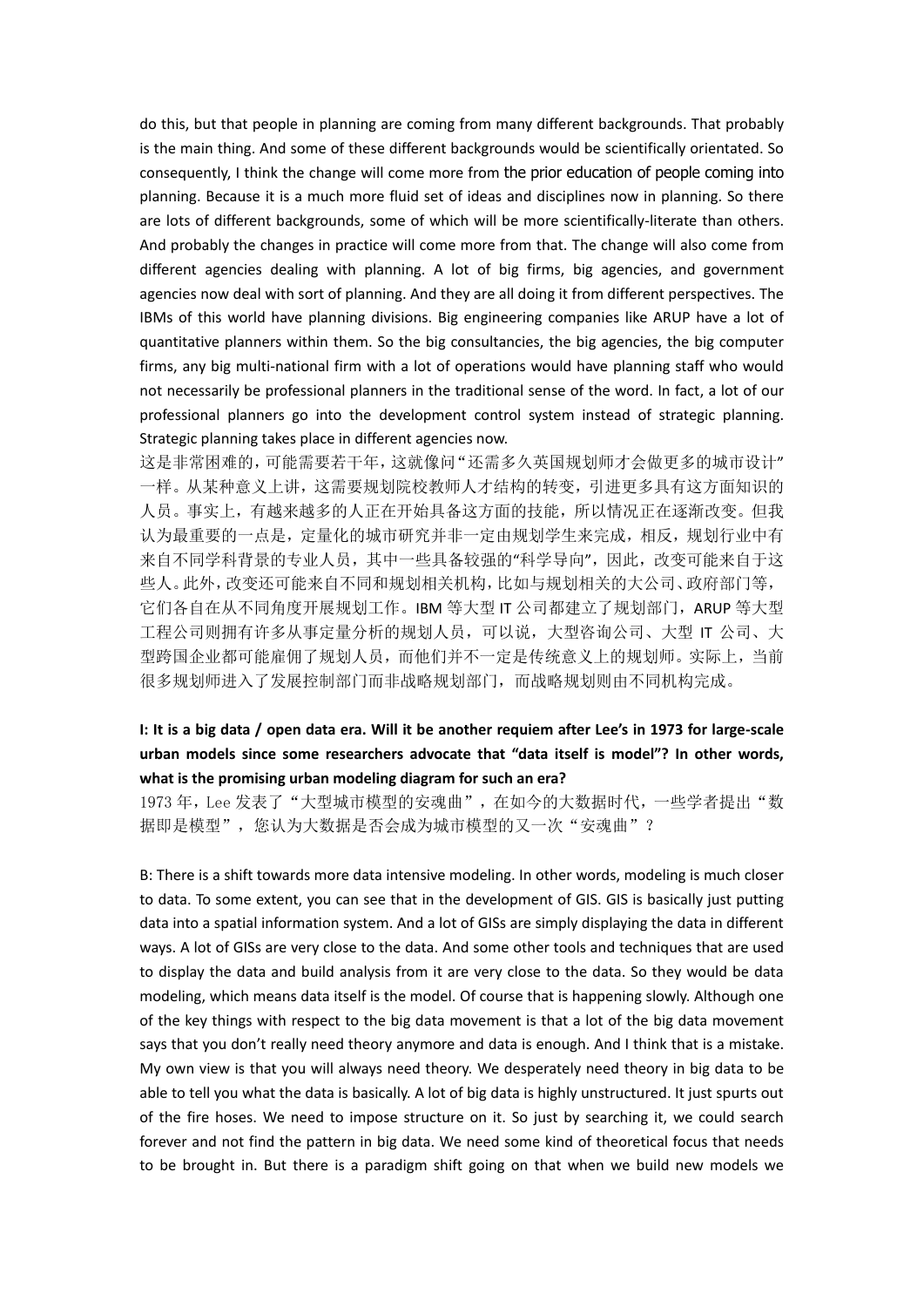### should be a bit closer to the data.

模型与数据的关系将更为密切。你可以从 GIS 的发展中看到这一点,GIS 的本质就是将数据 输入一个空间信息系统,在很多情况下,GIS 仅是以不同方式呈现数据,GIS 以及其他一些 基于 GIS 的工具都与数据有非常密切关系。它们可以被称为"数据模型"(data modeling), 也就是说,数据即是模型。当然,这一趋势是渐进的,但城市模型研究的确存在这种范式转 变,新模型与数据的关系将会更加紧密。一些大数据的支持者声称,海量数据可以让人们不 再需要理论,我认为这是错误的,理论永远是必要的。特别是在井喷式的大数据面前,我们 更加需要借助理论来识别数据。

Will there be another requiem after Lee's? Lee looked at the modeling movement and made the point that those models didn't work basically in terms of their goals, etc., or for what they were supposed to do. It is too premature for another look back. There needs to be another wave of applications, which may be beginning. It is hard to tell. It is more likely that there would be a requiem in terms of the smart city movement, which depends on what happens to the smart city stuff. If a lot of that is hype, then somebody will write some requiem for the smart city movement. It will then be requiem for smart cities rather than requiem for large scale models. So there is always a danger with new innovations.

Lee 提出大型城市模型的"安魂曲"是因为当时的模型并未实现其预设目标,至于是否会出现 第二次"安魂曲",我认为现在下结论为时尚早。我们需要观察新一轮的模型应用,这才刚刚 开始。但我认为,智慧城市运动更有可能迎来"安魂曲",这取决于智慧城市是否被炒作过甚 ——创新总是面临这种危险。

# **I: You said in AUM this year that if big data is collected for long enough, like five or ten years, longer term will emerge from the short term, which is a paradigm shift. Could you give us a snapshot of potential research territories driven by long term big data? How could this unprecedented availability of data change our understanding of cities, or they just replace the data for calibrating existing models?**

在今年的应用城市模型会议上您提到,未来如果收集到长期大数据(如 5-10 年), 那么有可 能可以从短期趋势中识别出长期趋势,这将是研究范式的转变。您是否可以为我们简要介绍 一下长期大数据的研究前景?

B: If we ever take a dataset where you can identify routine behavior on a short term basis, for example journey to work, and you have unique identifiers of an individual, you can see whether that individual will shift the routine pattern. But you are not likely to be able to see that on mass until you accumulate enough observations over a period of some years. If you get routine behavior where you can look at an individual or a set of individuals using a system on a daily or hourly basis, then you can identify trends in the data. We could really only begin to identify trends when we get enough data. So that is when it is long enough. Of course once we get five to ten years' worth of data then we would be able to look at different sorts of trends that are taking place over a month, or a half year and so on. So with big data over a very long period of time, you can look at lots of different time-behavioral trends. For example, if I would use the same credit card to buy my goods and this data were recorded over twenty or thirty years' period, you will see changes in my pattern. Because as you get older, you consume less, you consume different things. In fact, you can see it now, such as say twenty years ago we would buy more in the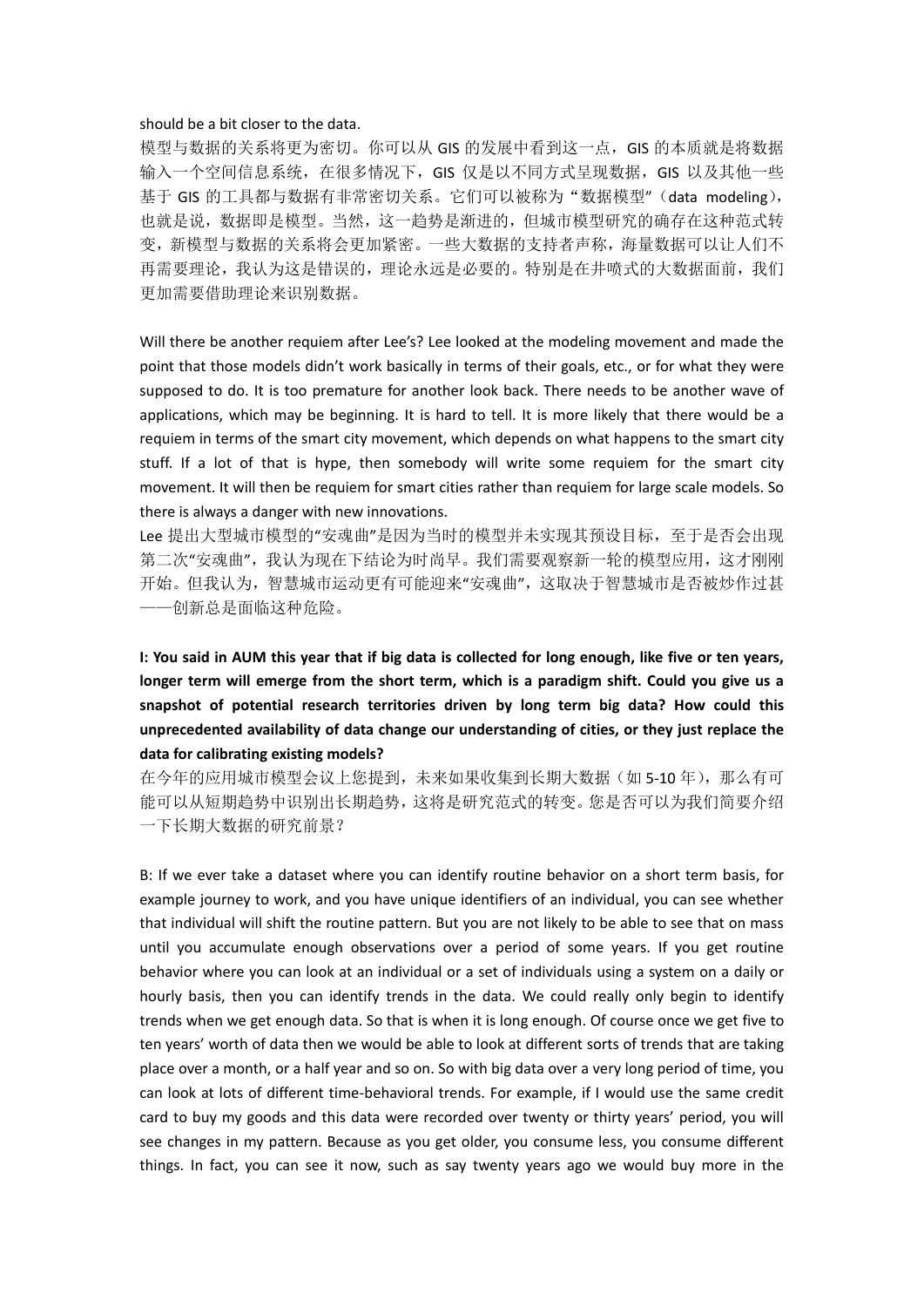supermarket than we do now. So you could see how our lifestyle is embodied in our purchases. But only when we have enough data to do that.

如果你可以从短期数据中识别出通勤等规律性行为,那么你就可以识别出数据中的不同个体 并观察他们的规律性行为是否有变化。但只有当我们获得了足够多、足够长期的数据,我们 才能进行大规模的观察并识别出趋势,比如我们可以从跨度为 5 至 10 年的数据中识别出不 同类型的趋势——一个月内的趋势,半年内的趋势,等等。例如,如果我的信用卡消费数据 可以保存 20 到 30 年,你就可以从中观察到我的消费模式转变,随着年龄增长我的购物量减 少了,购物种类也有不同,从中你可以看到我的生活方式的变化,只有足够量的数据才能实 现这一点。

**I: A broader question. You said it has taken more than 50 years for us to approach the goal of making planning rational and establishing a science of cities, and it will take another 50 years to make significant progress. In your mind, what's the destination of this long term mission? How would the discipline of planning and urban study differ from now when this goal is fulfilled?**

您曾说过,我们用了 50 多年来使城市规划更加理性并建立一门城市科学,我们还将再用 50 年来取得重大进展。您认为这项长期任务的最终目标是什么?当这一目标实现后,城市规划 学科将与现在有何不同?

B: The long term mission would be to be able to get a better understanding literally on a database basis of what is happening in the cities. Let me give you an example of what could happen. Say for example, we had very good remote sensing images on a daily basis. The interpretation is such that one is able to see how physical changes take place. Then over years, you can see buildings being constructed -- this kind of thing. You might be able to reconstruct your 3D model from this remotely sensed data each day. And there are a lot of changes, very micro-changes going on in the environment each day, such as say somebody puts up a little aerial or something like that. You could then begin to see how the city would be changing over periods of time, just as we have been talking about big data over long time periods. This is a kind of big data. And maybe one is building a model of traffic flow and there are changes each day in how people move, then potentially, the models can be run in on a daily or weekly basis. So in other words, the intelligence function of the city can be established in some detail. You can build an intelligence function that informs the planners and policy makers of what is going on. To some extent, bits and pieces of that exist already. You have traffic control centers in terms of aircraft, etc. And a lot of traffic moving around cities and above cities is captured on a daily basis and people deal with it in terms of keeping the system running. But it is more being extended to how land is developed, how people are making purchases of housing, etc., which together add up to a picture of what is happening. And to stand back, you need to have good tools to abstract from it, to make sense of what is happening. Of course all of those bits and pieces are kind of there, but we have never been able to join them up. Because it takes a lot of effort and a lot of funding. So this is broadly what I think a science would begin to do. It would make planning rational and more effective in some sense.

长期的任务是通过数据对城市发展历程获得更好的理解。比如,如果我们可以获取高质量的、 每日更新的遥感图像,就可以观察到城市形态每天的变化,每天都存在微小的变化,如一根 天线的出现等等,积累很多年后,我们就可以观察到城市的演进历程。这和我们之前谈到的